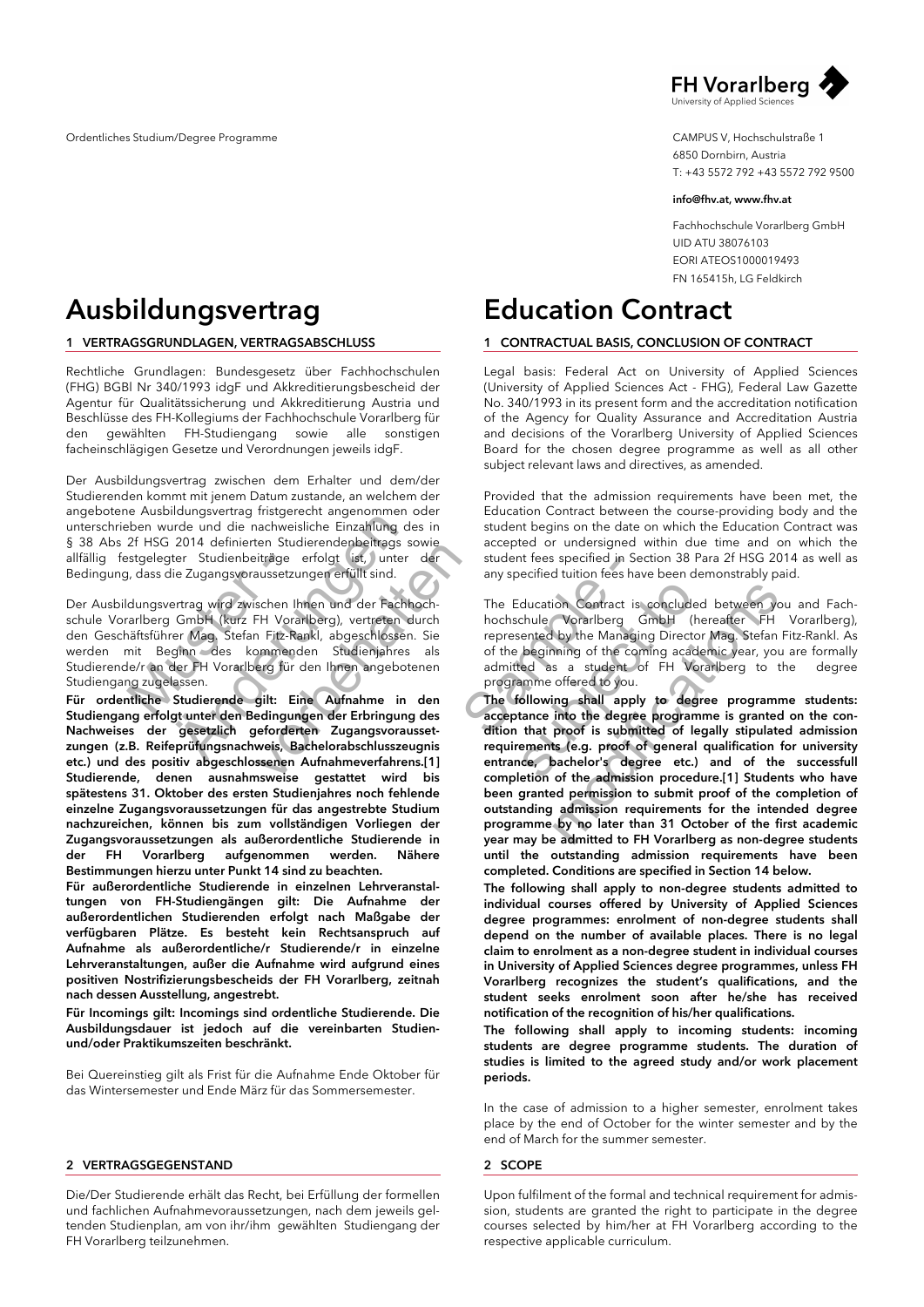Vereinbart werden neben den Bestimmungen im Ausbildungsvertrag auch die Geltung des Studiengangsantrags (Akkreditierungsbescheid), der Studien- und Prüfungsordnung, des Studienplans, der Hausordnung, der Brandschutzordnung, der IT-Sicherheitsrichtlinien für Studierende, der Campus Card-Benutzungsordnung, der Bibliotheksordnung der FH Vorarlberg, des Sicherheitskonzepts, der Nutzungsbedingungen des Repositoriums und die Geltung allfälliger weiterer Benutzungsordnungen der FH Vorarlberg.

ANMERKUNG: Die genannten Dokumente sind auf der Homepage der FH Vorarlberg unter https://www.fhv.at/studium/allgemeine-informationen/allgemeinezulassungsvoraussetzungen/ (unter dem Punkt "Ausbildungsvertrag") ersichtlich und stehen dort zum Download bereit.

Leistungsänderung aufgrund höherer Gewalt: Sofern die FH Vorarlberg aufgrund höherer Gewalt oder eines sonstigen schwerwiegenden Grundes die Bedingungen des Ausbildungsvertrags nicht in der vereinbarten Art und Weise erfüllen kann, ist sie berechtigt, einseitig Prüfungsarten und Semesterzeiten zu ändern, Lehrveranstaltungen in andere Studiensemester zu verschieben sowie jedwede sonstige Vorkehrung zu treffen, die geeignet ist, die Durchführung des Studiengangs so gut wie möglich vorzunehmen; hierbei ist zu beachten, dass die Maßnahmen für die/den Studierenden angemessen und zumutbar sind.

oder ein sonstiger schwerwiegender G<br>
Jann vorliegen, wenn es aus Sicht der<br>
und deren Fürsorgepflicht oder aufg<br>
behördlicher Empfehlungen angeme<br>
chende Vorkehrungen zu treffen.<br>
Sicht sich aus dem gewählten FH-Studien<br> Höhere Gewalt oder ein sonstiger schwerwiegender Grund Vorarlberg aufgrund deren Fürsorgepflicht oder aufgrund staatlicher oder behördlicher Empfehlungen angemessen erscheint, entsprechende Vorkehrungen zu treffen.

aufgrund deren Fürsorge oder behördlicher Empfe<br>antgrund deren Fürsorge<br>entsprechende Vorkehrungen z<br>nnort ergibt sich aus dem gevelet sich hauptsächlich am Stan<br>nort kann einseitig durch die können bereits dann vorliegen, wenn es aus Sicht der FH<br>Vorarlberg aufgrund deren Fürsorgepflicht oder aufgrund<br>staatlicher oder behördlicher Empfehlungen angemessen<br>erscheint, entsprechende Vorkehrungen zu treffen.<br>Der St Der Studienort ergibt sich aus dem gewählten FH-Studiengang und befindet sich hauptsächlich am Standort der FH Vorarlberg. Der Studienort kann einseitig durch die FH Vorarlberg geändert werden.

Der gegenständliche Ausbildungsvertrag gilt für Studierende zur Regelung der Rechte und Pflichten und sonstigen Bestimmungen, um ein ordentliches bzw. außerordentliches Studium gemäß FHG durchzuführen.

Für außerordentliche Studierende sind teilweise dieselben Bestimmungen wie für ordentliche Studierende zu beachten, es wird jedoch ausdrücklich darauf verwiesen, dass aufgrund eines außerordentlichen Studiums kein ordentlicher Studienabschluss und kein akademischer Grad erzielt werden können. Für außerordentliche Studierende umfasst der "Ausbildungsvertrag" lediglich den Besuch von einzelnen Lehrveranstaltungen und KEINE komplette Ausbildung oder einen Studienabschluss.

Die FH Vorarlberg behält sich vor, die Bestimmungen des Ausbildungsvertrages und/oder seiner Bestandteile zu ändern oder zu ergänzen, soweit dies sachlich gerechtfertigt ist und für die Studierenden zumutbar ist.

Studiendauer: Das Studium hat die im Curriculum festgelegte Dauer, kann sich jedoch im Einzelfall verlängern.

Die FH Vorarlberg verpflichtet sich, einen ordnungsgemäßen Studienbetrieb zu gewährleisten und die Voraussetzungen zu bieten, damit das Studium im Rahmen der Regelstudienzeit erfolgreich absolviert werden kann.[2]

Für die Zulassung zum Studium ist es erforderlich, dass die Studierende/der Studierende persönlich bei der FH Vorarlberg erscheint und folgende Dokumente im Original vorlegt:

o Gültiges Reisedokument oder Staatsbürgerschaftsnachweis in Verbindung mit einem amtlichen Lichtbildausweis

In addition to the provisions of the Education Contract, the student also agrees to the validity of the degree programme accreditation application (degree programme accreditation), the Curriculum, the Study- and Examination Regulations, the House Rules, the Fire Safety Regulations, the IT Security Guidelines for Students, the Campus Card User Regulations, the University Library User Regulations and Safety Concept, the Terms of Use of the Repository and the validity of all other terms and conditions of use of FH Vorarlberg.

PLEASE NOTE that these documents are available at https://www.fhv.at/en/studies/general-information/admissionrequirements/ (under the section "Education Contract").

Change in the provision of contractual services due to force majeure: if FH Vorarlberg is unable to fulfil the conditions of the Education Contract in the agreed manner due to force majeure or for any other serious reason, it is entitled to unilaterally change examination types and semester times, to postpone courses to other semesters and to take any other precautions or measures that are suitable for keeping the degree programme running as well as possible in the given circumstances; in so doing, it must be ensured that the measures are appropriate and reasonable for the student.

Force majeure or any other serious reason may already exist if FH Vorarlberg considers it appropriate to take corresponding precautions or measures due to its duty of care or as a result of recommendations made by the government or public authorities.

The location of study is determined by the chosen University of Applied Sciences degree programme and is primarily on site at FH Vorarlberg. The place of study may be unilaterally changed by FH Vorarlberg.

This Education Contract applies to students. It sets out the rights and obligations of students and other regulations that apply to students admitted to study in degree programmes or to nondegree students admitted in individual courses offered by University of Applied Sciences degree programmes in accordance with the University of Applied Sciences Act (FHG).

For any other and obligation of study is determined and proportional term of studients.<br>
Studiengang FH Vorarlberg. The place of the Studiengang FH Vorarlberg.<br>
The location Contract app and obligations of students admitte is location of study is determined by the chosen Uplied Sciences degree programme and is primaril<br>Vorarlberg. The place of study may be unilaterally<br>Vorarlberg.<br>Substants of students and other regulations then abutions of Non-degree students are subject in part to the same regulations as degree programme students. However, it is expressly pointed out that a non-degree course of studies does not allow for the completion of a degree or the awarding of a degree. The "Education Contract for non-degree students" only covers enrolment of non-degree students in individual courses and not complete courses of study or study towards a degree.

FH Vorarlberg reserves the right to amend and add to the provisions of the Education Contract and/or integral parts thereof in so far as such changes are justified and reasonable for students.

Duration of Studies: the duration of studies is stipulated in the curriculum. However, in certain cases this time can be extended. FH Vorarlberg agrees to run its degree programmes in accordance with the appropriate laws and regulations, ensuring that students are able to complete their studies within the standard period of time.[2]

For admission to study, it is imperative that a student is present in person at FH Vorarlberg and submits original copies of the following documents:

o Valid passport or other official identification with photo serving as proof of citizenship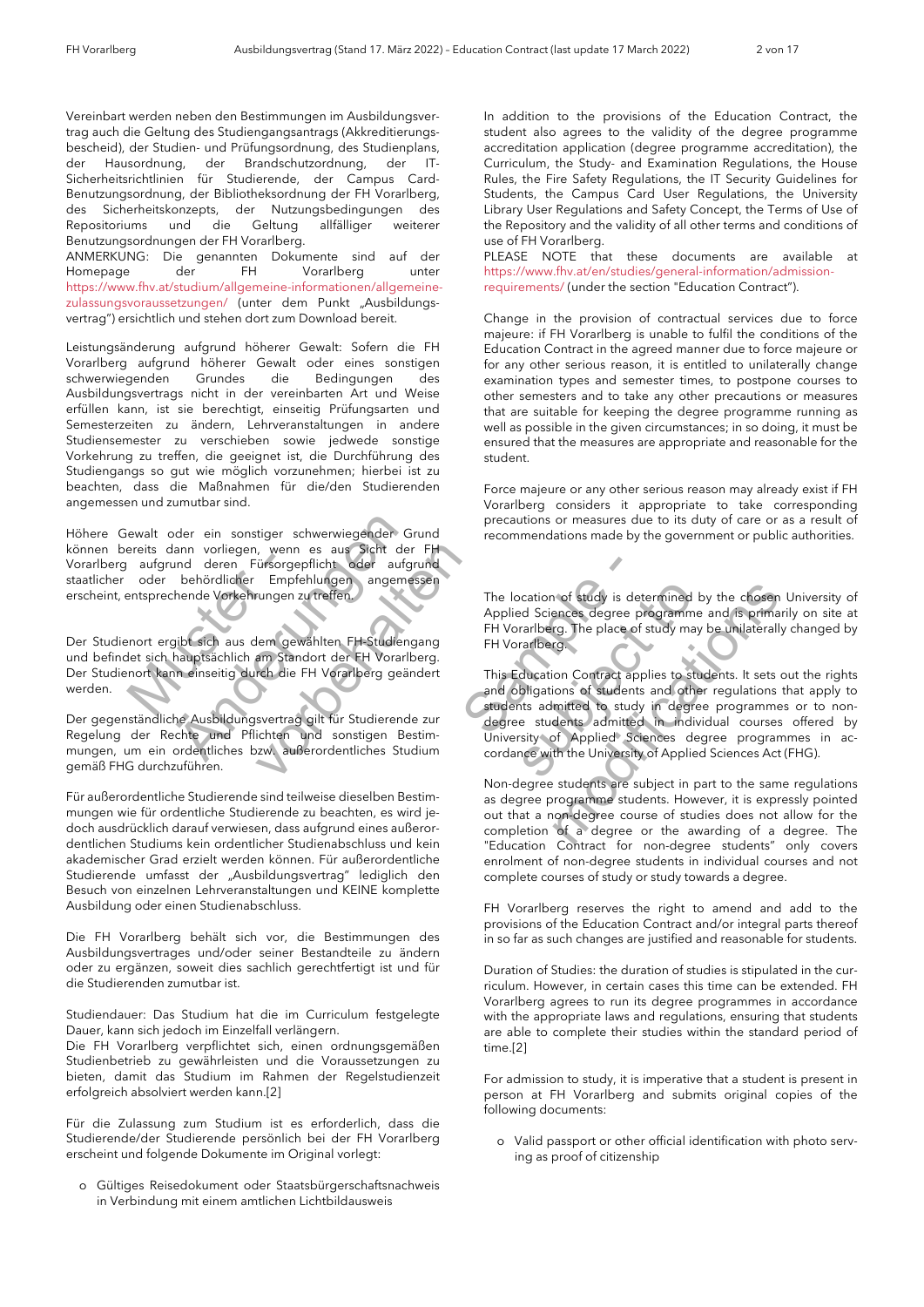- o Nachweis der Zugangsberechtigung samt allfälliger Beglaubigungen
- o E-Card (für Versicherte in Österreich)
- o Für Ausländerinnen/Ausländer und Staatenlose, die Inländerinnen/Inländern gleichgestellt sind: Nachweis der Gleichstellung (Personengruppenverordnung BGBl II Nr 340/2013 idgF)

Incoming-Studierende von Partnerhochschulen benötigen keine Beglaubigungen.

### *3 DATENSCHUTZ*

Die/Der Studierende nimmt zur Kenntnis, dass die während des Studiums erhobenen personenbezogenen Daten und Studierendenfotos zur Erfüllung der gesetzlichen Erfordernisse sowie der in Zusammenhang mit dem Ausbildungsvertrag anfallenden erforderlichen Tätigkeiten von der FH Vorarlberg automationsunterstützt verarbeitet und soweit erforderlich übermittelt werden. Dabei können auch Datenverarbeitungen im berechtigten Interesse der FH Vorarlberg durchgeführt werden.

chule und deren Bestehen in der Abstehen in der Kanadie Filhres Studiums mit Ihnen in Kontrachten auf dektronischen Nachrichten auf dektronischen Studiums (Europa Matematical Abstehen Abstrachten Abstrachten Studieren (DSG Hattions- und Networkholms-<br>
Hattions- und Networkholms-<br>
Hattions- und Networkholms-<br>
Hattions-<br>
Sesentielle Weise die Wettbewerbsfähigkeiten<br>
Indians mit Ihnen in Kontakt bleiben und Ihnen<br>
Undiums mit Ihnen in Kontakt b We die wetterwerbslatigkeit der Mehen in der Konkurrenz auf dem<br>
hen in der H Vorarlberg auch nach<br>
en in Kontakt bleiben und Ihnen<br>
elefonischen Wege zukommen<br>
elefonisch mit Ihnen Kontakt<br>
weise können Sie (jederzeit<br>
s Die FH Vorarlberg hat ein berechtigtes Interesse daran, mit ihren Absolventinnen/Absolventen auch nach Studienabschluss in Kontakt zu bleiben, wobei das berechtigte Interesse darin liegt, mit den Absolventinnen/Absolventen verbunden zu bleiben, diesen Kommunikations- und Networking-Möglichkeiten zu bieten, sowie auf essentielle Weise die Wettbewerbsfähigkeit der Fachhochschule und deren Bestehen in der Konkurrenz auf dem freien Markt zu sichern. Daher kann die FH Vorarlberg auch nach Abschluss Ihres Studiums mit Ihnen in Kontakt bleiben und Ihnen weiterhin Nachrichten auf elektronischem Wege zukommen lassen bzw. gegebenenfalls telefonisch mit Ihnen Kontakt aufnehmen. Dieser Vorgehensweise können Sie jederzeit widersprechen.

Nähere Informationen zum Datenschutz gemäß Art. 13 und 14 Datenschutzgrundverordnung (DSGVO) finden Sie unter https://www.fhv.at/datenschutz/studierende/.

### *4 RECHTE UND PFLICHTEN DER STUDIERENDEN*

Jede/r Studierende hat das Recht

- a) die Einhaltung des Studienplanes und der Prüfungsordnung in der jeweils gültigen Fassung zu verlangen;
- b) auf die Nichteinhaltung von Pflichten durch Angehörige des Lehr- und Forschungspersonals hinzuweisen und die Abstellung der Mängel sowie die Erörterung der Beschwerde zu beantragen (vgl. auch § 21 FHG idgF);
- c) die Lehrveranstaltungsprüfungen gemäß Prüfungsordnung abzulegen; für außerordentliche Studierende ist Punkt 14 zu beachten;
- d) die Lehr- und Forschungseinrichtungen an der FH Vorarlberg nach Maßgabe der Benützungsordnungen zu benützen;
- e) hinsichtlich der besuchten Lehrveranstaltungen und abgelegten Prüfungen jährlich, jedenfalls aber bei ihrem/seinem Ausscheiden aus dem FH-Studiengang, eine schriftliche Bestätigung zu erhalten (gem. § 3 Abs 2 Z 7 FHG idgF);
- f) nach bestandener Abschlussprüfung den im genehmigten Antrag vorgesehenen akademischen Grad verliehen zu bekommen;[3]
- g) nach erfolgreicher Absolvierung des Studienganges eine Abschrift der Studiendaten (Transcript of Records) und Diploma Supplement zu erhalten; für außerordentliche Studierende ist Punkt 14 zu beachten;
- h) eine Unterbrechung des Studiums bei der Studiengangsleitung zu beantragen. Wenn die in der Prüfungsordnung § 5 angeführten Voraussetzungen vorliegen, kann dies bei ordentlichen Studierenden bewilligt werden.
- o Proof of entitlement to study including any relevant certificates
- o E-Card (for persons insured in Austria)
- o Foreign citizens and persons without citizenship who possess the same status as Austrian citizens must submit proof of their equal status (Regulation on Eligible Groups of Persons BGBl II No 340/2013 as amended)

The documents of incoming-students of partner institutions are exempt from legalization.

### *3 DATA PROTECTION*

The student acknowledges that personal data and student photographs - collected during his/her studies in compliance with legal requirements and in conjunction with essential activities that form a part of the Education Contract - are electronically processed by FH Vorarlberg and, as such, are electronically transferred as required. Data processing may also be carried out in the legitimate interest of FH Vorarlberg.

FH Vorarlberg has a legitimate interest in staying in contact with its graduates after graduation, whereby the legitimate interest lies in staying connected with its graduates by providing them with communication and networking opportunities and essentially ensuring the competitiveness of the University of Applied Sciences and its continued existence on the free market. For this reason, the FH Vorarlberg can remain in contact with you even after you have completed your studies and continue to send you messages electronically or, if necessary, contact you by telephone. You can object to this contact at any time.

Further information on data protection in accordance with Art. 13 and 14 of the General Data Protection Regulation (GDPR) is available at: https://www.fhv.at/en/data-protection/students/.

### *4 RIGHTS AND OBLIGATIONS OF STUDENTS*

All students have the right:

- a) to require adherence to the Curriculum and the Examination Regulations, as amended;
- Frenz auf dem<br>
Sample der der auch nach<br>
e zukommen<br>
Ressages electronically of<br>
e zukommen<br>
Sie (jederzeit<br>
and 14 of the General Data P<br>
ble at: https://www.fhv.at/en/<br>
st. 13 und 14<br>
Sie unter<br>
Sie unter<br>
Sie unter<br>
All Substitution<br>
The mean telephone. You can object to this contact<br>
Terzeit<br>
and 14 of the General Data Protection R<br>
ble at: Mtps://www.fhyat/en/data-prote<br>
d<br>
d<br>
d<br>
4<br>
unter<br> **4**<br>
RIGHTS AND OBLIGATIONS OF STU<br>
All student rephone. You can object to this contact at any time.<br>
ther information on data protection in accordance v<br>
114 of the General Data Protection Regulation (GDP)<br>
at: https://www.fhv.at/en/data-protection/students/.<br>
RIGHTS A b) to report the failure of teaching and research staff to fulfil their duties and to request both redress of and an investigation into the reported failings (see also Paragraph 21 of FHG, as amended);
	- c) to sit course examinations in accordance with the Examination Regulations; Section 14 shall be applicable for non-degree students;
	- d) to make use of the teaching and research facilities at FH Vorarlberg in accordance with User Regulations;
	- e) to be issued with written confirmation of the courses they have attended and the examinations they have sat on a yearly basis or upon graduating from or withdrawing from a University of Applied Sciences degree programme (pursuant to Paragraph 3 Section 2 line 7 of FHG, as amended);
	- f) upon successful completion of their final examinations to be awarded the academic degree given in the approved degree programme accreditation;[3]
	- g) to receive the transcript of records and diploma supplement upon the successful completion of the degree programme; Section 14 shall be applicable for non-degree students;
	- h) to apply for a leave from study which shall be submitted to the programme director. The reasons for the leave must be stated. Reasons for leave are regulated in § 5 of the Examination Regulations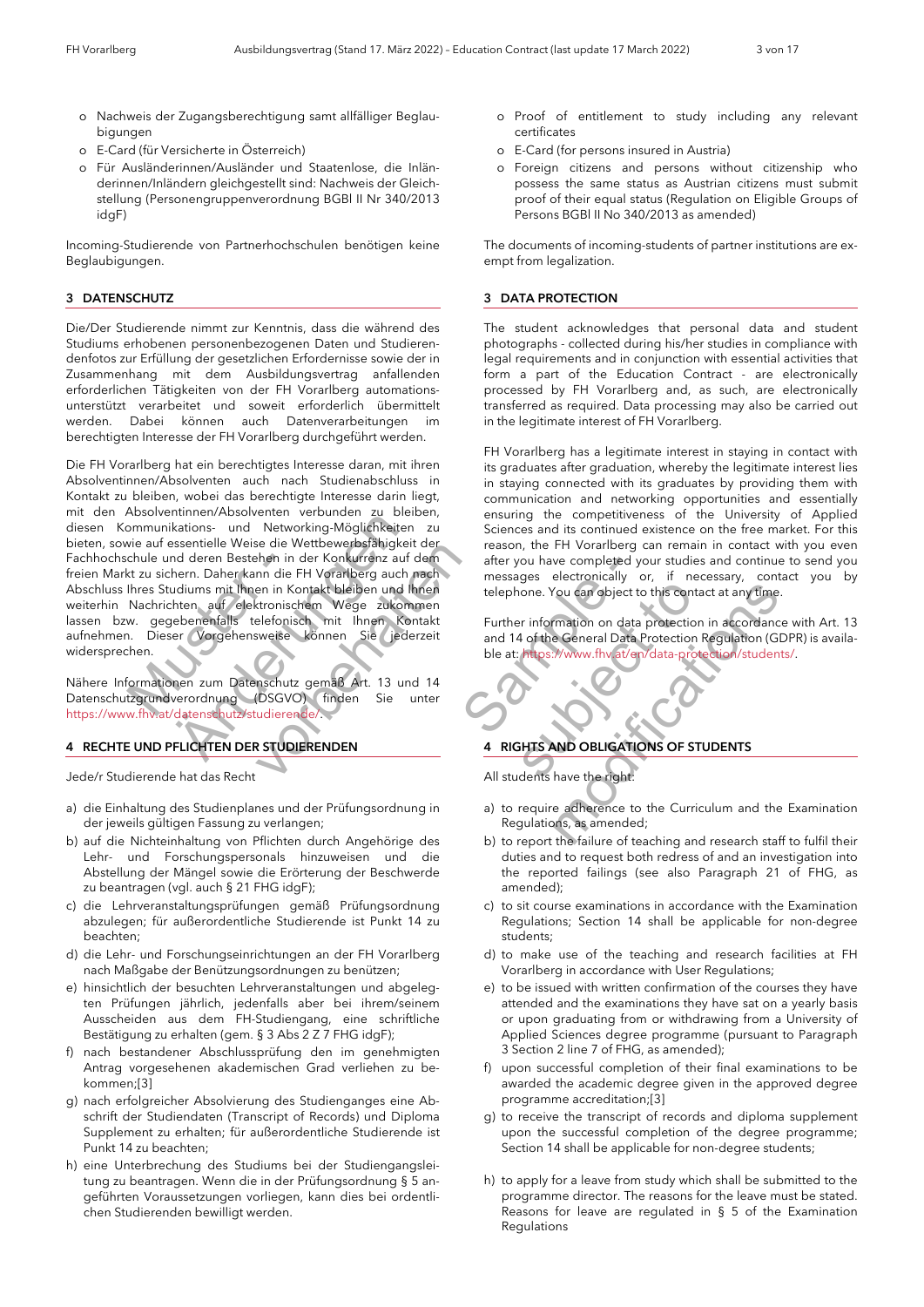Jede/r Studierende hat die Pflicht

- a) die Lehrveranstaltungen des entsprechenden Semesters zu absolvieren;
- b) ihr/sein Studium zielstrebig zu betreiben. Er/Sie hat die Studierleistungen mittels aktivem Bemühen und konstruktiver Beteiligung zu erbringen und entsprechend dem Studienplan bzw. der mit Incomings und außerordentlichen Studierenden jeweils getroffenen Vereinbarungen und der Prüfungsordnung die vorgesehenen Prüfungen und Studierleistungen zu absolvieren;
- c) zur Einhaltung der Studien- und Prüfungsordnung sowie von Prüfungs- und Abgabeterminen; für außerordentliche Studierende ist Punkt 14 zu beachten;
- d) personenbezogene Änderungen (Name, Adresse, Art und Ausmaß der Berufstätigkeit bei berufsbegleitenden Studiengängen etc.) innerhalb einer Woche in der Studiengangsadministration zu melden bzw. selbst im System einzupflegen;
- e) den von der FH Vorarlberg zur Verfügung gestellten E-Mail-Account regelmäßig abzurufen;
- f) das Passwort für den Studierendenaccount geheim zu halten (Verbot der Weitergabe);
- g) für studieninterne Zwecke (Studierendenakt, Campus Card etc.) ein aktuelles Porträtfoto zur Verfügung zu stellen;
- h) die Lernplattformen zu nutzen;
- der Weitergabe);<br>dieninterne Zwecke (Studierer)<br>aktuelles Porträtfoto zur Verfüg<br>plattformen zu nutzen;<br>und allfällige Berufskrankha<br>des Studiums ereignet haben<br>ei Tagen) an die Studien;<br>; ür den Studierendenaccount geheim zu hattergabe);<br>
rne Zwecke (Studierendenakt, Campus<br>
es Porträtfoto zur Verfügung zu stellen;<br>
rnen zu nutzen;<br>
men zu nutzen;<br>
allfällige Berufskrankheiten, welche sich<br>
udiums ereignet Studierendenakt, Campus Card<br>
ur Verfügung zu stellen,<br>
skrankheiten, welche sich im<br>
studiengangsadministration zu<br>
n der FH Vorarlberg aufgetreten<br>
Idungsvertrages und seiner da-<br>
le Benützungsordnungen für die i) Unfälle und allfällige Berufskrankheiten, welche sich im Rahmen des Studiums ereignet haben, unverzüglich (innerhalb von drei Tagen) an die Studiengangsadministration zu melden;
- j) Schäden, welche am Eigentum der FH Vorarlberg aufgetreten sind, zu melden;
- k) die Bestimmungen des Ausbildungsvertrages und seiner darin genannten Bestandteile, die Benützungsordnungen für die Lehr- und Forschungseinrichtungen, die Bibliothek und IT-Infrastruktur in der jeweils gültigen Fassung einzuhalten und die Weisungen der Verantwortlichen zu befolgen;
- l) der Geheimhaltung von Forschungs- und Entwicklungsaktivitäten und –ergebnissen der FH Vorarlberg, von denen sie/er im Rahmen des Studiums Kenntnis erlangt und die nicht öffentlich gemacht wurden, sowie von Sachverhalten, hinsichtlich derer durch dazu berechtigte Personen ausdrücklich auf die Geheimhaltungspflicht verwiesen wird; diese Verpflichtung besteht gegenüber jedermann, ist zeitlich unbegrenzt und bleibt über die Dauer dieses Vertrags hinaus bestehen. Im Falle einer Verletzung dieser Geheimhaltungsverpflichtung ist die/der Studierende für den daraus entstandenen Schaden ersatzpflichtig.

Unterliegen Studierende aufgrund ihres Arbeits-/Dienstvertrages oder aufgrund sonstiger Geheimhaltungsvereinbarungen, die im Rahmen des Studiums, z.B. einer Projekt-, Praxis-, Master-, Bachelor- oder sonstigen (Zusammen-)Arbeit mit externen Unternehmen abgeschlossen werden oder auch bloß absehbar sind, der Geheimhaltung, haben Studierende die FH Vorarlberg umgehend auf diesen Umstand hinzuweisen und BetreuerInnen bzw. die Studiengangsleitung darüber zu informieren.

All students are obliged:

- a) to attend the courses offered in the relevant semester;
- b) to purposely pursue their studies. They shall study in an active and constructive manner and complete all the required examinations and their studies or shall study according to the respective agreements made with incoming and non-degree students in accordance with the Curriculum and the Examination Regulations;
- c) to observe the Study and Examination Regulations and examination and submission dates; Section 14 shall be applicable for non-degree students;
- d) to inform the degree programme office of changes in personal information (name, address and, if enrolled in a part-time degree programme, the extent of employment etc.) or to enter such changes into the system themselves within one week of such changes;
- e) to regularly check the email account provided to them by FH Vorarlberg;
- f) to keep the password of their student account confidential (ban on passing on this information to a third party);
- g) to provide a current portrait photograph for in-house purposes (student file, Campus Card, etc.)
- h) to use the learning platforms;
- i) to immediately report accidents and any occupational diseases that occur during their studies (within three days) to the degree programme administration;

j) to report damage to FH Vorarlberg property;

- Campus Card (burion passing on this internal carrent political political political political political political political political political political political political political political political political political k) to adhere to the provisions of the Education Contract, as amended, and the integral parts thereof. They are also required to adhere to the regulations, as amended, governing the use of teaching, research, Library and IT facilities and to follow the instructions of those responsible for these facilities;
	- Card g) to provide a current portrait photo<br>poses (student file, Campus Card, etc<br>
	h) to use the learning platforms;<br>
	in i) to immediately report accidents and<br>
	that occur during their studies (we<br>
	degree programme adminis (a) to provide a current portrait photograph for in-<br>poses (student file, Campus Card, etc.)<br>
	h) to use the learning platforms;<br>
	(i) to immediately report accidents and any occupation<br>
	that accur during their studies (with l) not to disclose research and development activities and results relating to FH Vorarlberg about which they have gained knowledge within the framework of their studies and which have not been made public, as well as information that is expressly referred to as classified by persons in charge; this obligation applies to all persons, is not limited in time and remains in force even after the termination of this Contract. In the case of a breach of this confidentiality obligation, the student shall be liable for any resulting damages.

If students are subject to a confidentiality obligation arising from their employment/service contract or another nondisclosure agreement concluded or even foreseeable within the context of their programme (e.g. project, practical, master's, bachelor's or other (collaborative) work with an external company, then students must immediately inform FH Vorarlberg, as well as supervisors or the programme director, of this fact.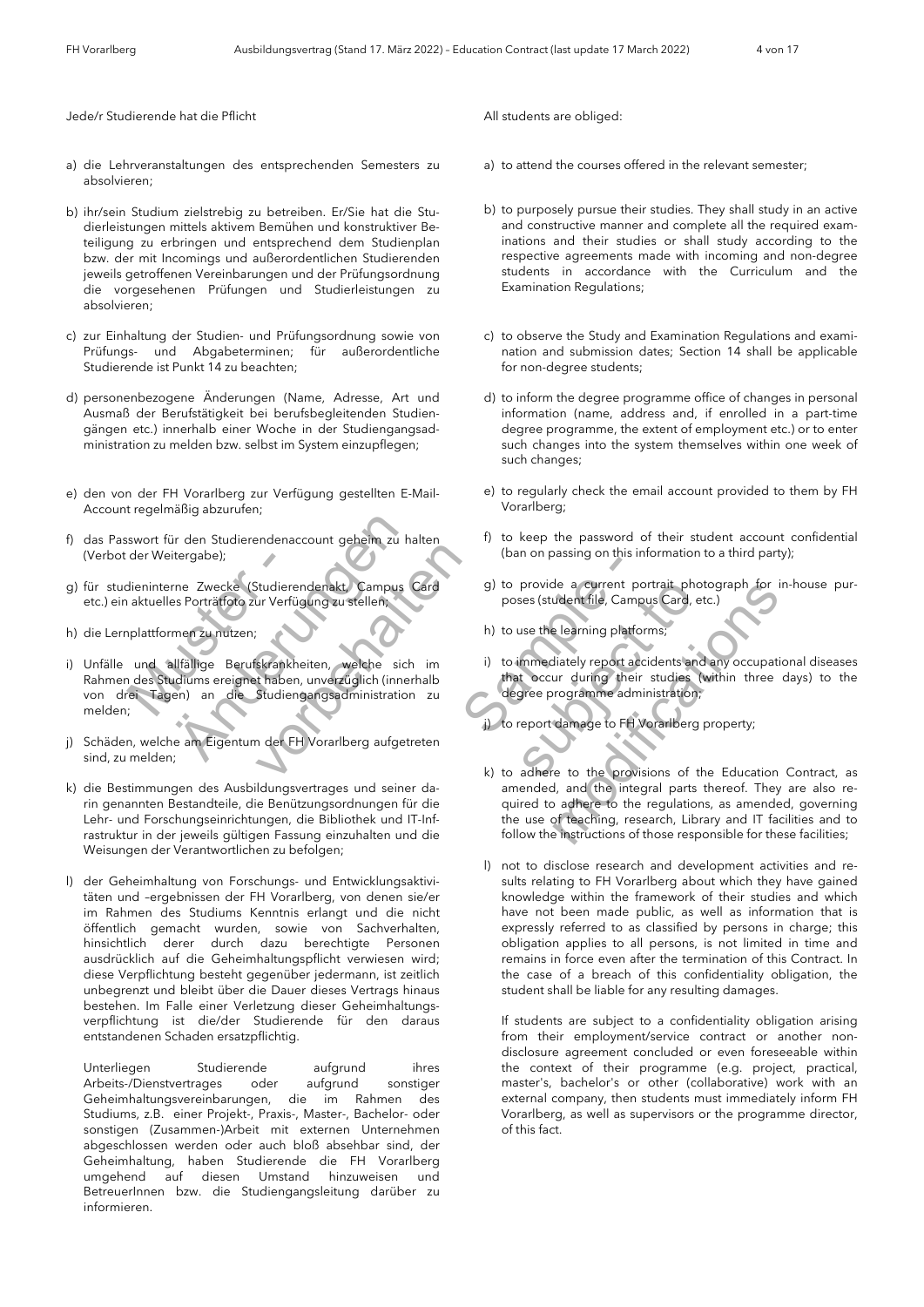Die FH Vorarlberg übernimmt keinerlei Haftung für allfällige Geheimhaltungspflichten der Studierenden, diesbezügliche Geheimhaltungsvereinbarungen schließen Studierende auf eigene Verantwortung und im eigenen Namen ab.

Wird eine Projekt-, Praxis-, Master-, Bachelor- oder sonstige (Zusammen-)Arbeit mit externen Unternehmen oder sonstige Arbeit im Rahmen des Studiums unter Geheimhaltungspflicht erstellt, sind Studierende verpflichtet, sämtliche Korrespondenz, die vertrauliche Informationen beinhaltet, einschließlich das Ergebnis und allfällige Vorentwürfe mit geeigneten technischen und organisatorischen Maßnahmen zu schützen.

- m) bei Projekten und sonstiger Zusammenarbeit mit der FH Vorarlberg oder mit externen Unternehmen sämtliche geltenden gesetzlichen Bestimmungen im Zusammenhang mit Antikorruptionsvorschriften zu beachten;
- n) der Verschwiegenheit über Umstände, welche im Rahmen des Berufspraktikums bekannt geworden sind;
- o) die sicherheitstechnischen Vorschriften der FH Vorarlberg bzw. die Anweisungen des sicherheitsverantwortlichen Personals der FH Vorarlberg einzuhalten bzw. zu befolgen;
- p) bis zum 31. Oktober (bis zum 31. März im Sommersemester bei Quereinstieg) die personenbezogenen Daten mittels Online-Formular unter www.statistik.at an die Statistik Austria bekannt zu geben (Vgl. § 18 Abs 6 BilDokG 2020 idgF, UHSTAT 1);[4]
- muar unter www.statistik.at and<br>
1 geben (Vgl. § 18 Abs 6 BilDo<br>
-Beiträge und allfällige Studier<br>
1 die ordnungsgemäße Fortse<br>
1 len:<br>
-Andigung des Studiums die ek und/oder anderer Verwalt q) die ÖH-Beiträge und allfällige Studienbeiträge jeweils fristgerecht für die ordnungsgemäße Fortsetzung des Studiums einzubezahlen;
- ktober (bis zum 31. März im Sommerseme<br>
seg) die personenbezogenen Daten mittels<br>
inter www.statistik.at an die Statistik Austria<br>
1 (Vgl. § 18 Abs 6 BilDokG 2020 idgF, UHS<br>
1 (Vgl. § 18 Abs 6 BilDokG 2020 idgF, UHS<br>
1 (Vg tik at an die Statistik Austria be-<br>
S 6 BilDokG 2020 idgF, UHSTAT<br>
Studienbeiträge jeweils fristge-<br>
Fortsetzung des Studiums ein-<br>
Studienbeiträge jeweils fristge-<br>
Fortsetzung des Studiums ein-<br>
Studiengangstempel der<br> r) mit Beendigung des Studiums die Entlastungsstempel der Bibliothek und/oder anderer Verwaltungseinheiten (z.B. Facility Management bei Vergabe von Schlüsseln für Labors o. Ä.) einzuholen und in der jeweiligen Studiengangsadministration abzugeben; die Campus Card ist ebenfalls zurückzugeben.
- s) Urheberrechtsbestimmungen, Datenschutzbestimmungen und jedwede sonstigen gesetzlichen Regelungen einzuhalten.

 FH Vorarlberg does not assume any liability for confidentiality obligations of its students; such confidentiality agreements are concluded by students at their own responsibility and in their own name.

If a project, practical, master's, bachelor's or other work or research (collaborative) work with an external company or other work within the scope of their studies is carried out under a confidentiality obligation, students are obliged to protect all correspondence that contains confidential information, including the results and all preliminary drafts, by taking appropriate technical and organisational measures.

- m) to comply with all applicable legal provisions related to anticorruption regulations in projects and other forms of cooperation with the FH Vorarlberg or with external companies;
- n) not to disclose information acquired during their work placement;
- o) to adhere to the safety regulations of FH Vorarlberg and to follow the instructions of University personnel who are responsible for safety;
- p) to provide personal data to Statistik Austria by completing the online form at www.statistik.at by 31 October of the year of first admission or by 31 March in the summer semester for students who have been admitted to a higher semester (cf. Paragraph 18 Section 6 of the Education Documentation Act (BilDokG 2020, UHSTAT 1) as amended);[4]
- q) to pay the Austrian National Union of Students' (ÖH) membership fee and any tuition fees for the registration for the continuation of studies by the required deadline;

Example the same that the same that the same that the same that the same that the same that the same that the same that the same that the same of studies of the Edu and Sample der the same that the same that the same of st Is section 6 of the Education Doctors<br>
2020, UHSTAT 1) as amended);[4]<br>
streeting the properties of the unition of studies by the required deal<br>
der<br>
1. The contract to the materials of keys to a book the required deal<br>
de Is section o of the Education Documentation Accords 2020, UHSTAT 1) as amended);[4]<br>
q) to pay the Austrian National Union of Students' (ÖH<br>
ship fee and any tuition fees for the registration for<br>
uation of studies by the r) to obtain a stamp (Entlastungsstempel) from the Library and/or other administrative units (e.g. Facility Management in the case of keys to laboratories) as proof that they have returned all books, keys and materials etc. and to submit this proof to the relevant degree programme office; the campus card must also be returned;

s) Copyright regulations, relevant data-protection provisions and any other legal requirements should be observed.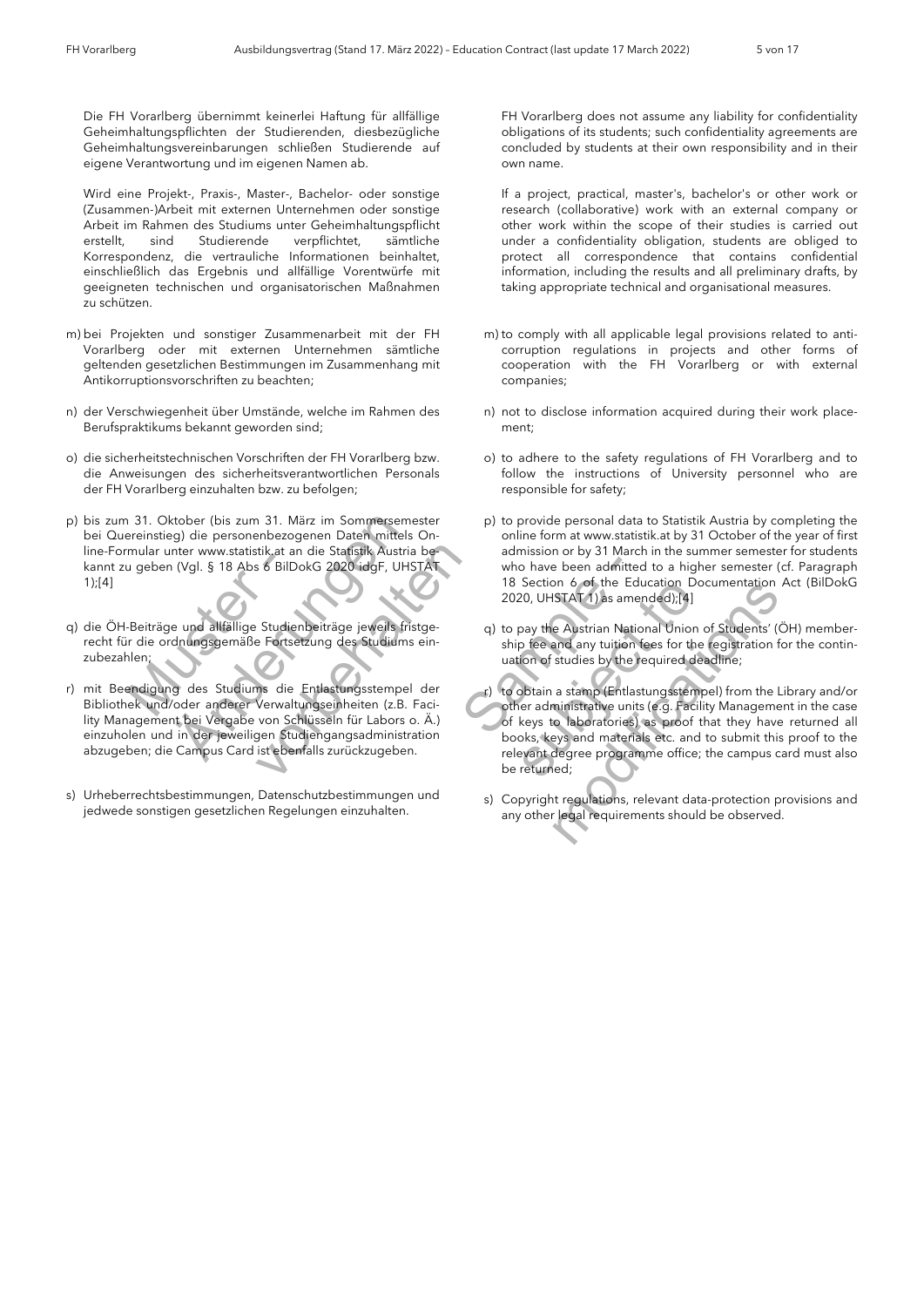#### *5 BESONDERE RECHTE DER FH VORARLBERG*

#### *5.1 STUDIENBEITRAG*

Die FH Vorarlberg ist gemäß § 2 Abs 2 FHG BGBl I 1993/340 idgF berechtigt, von Studierenden einen Studienbeitrag in Höhe von derzeit € 363,36 je Semester einzuheben. Bis auf Weiteres verzichtet die FH Vorarlberg auf die Einhebung eines Studienbeitrags, behält sich allerdings das jederzeit und nach eigenem Ermessen ausübbare Recht vor, von der gesetzlichen Möglichkeit Gebrauch zu machen.

#### *5.2 VERÖFFENTLICHUNGEN FÜR MARKETINGZWECKE*

n Berichten der lokalen Mechanisch<br>
Internationsmaßnahmen der Mechanisch<br>
Internationsmaßnahmen der dierenden, Absolventinnen/Ab<br>
Iddern der Fachhochschule ver<br>
Internationsmaßnahmen<br>
Internationsmaßnahmen<br>
VO erhoben werd France Controllery<br>
State School and School and School and School and School and School and School and School<br>
State Angle School and School and School and School and School and School<br>
State Fachhochschule verwendet werde aber auch, dass die angeführten<br>
en Medien über die Sponsion<br>
über hinaus im Zusammenhang<br>
nen der Hochschule zugunsten<br>
nnen/Absolventen und ähnlichen<br>
hule verwendet werden. Gegen<br>
rspruch unter Maßgabe von Art.<br>
ERTUNGS Die/Der Studierende nimmt zur Kenntnis, dass die FH Vorarlberg zum Bestehen in der Konkurrenz auf dem freien Markt ein berechtigtes Interesse hat, Informationen in Zusammenhang mit den durchgeführten Studien und über erfolgreiche Studierende zu veröffentlichen. Dies kann zum Beispiel die namentliche Nennung und Informationen über Studiengang, Studienprojekte, Abschlussarbeit, Berufspraktikum, Auslandssemester, Auszeichnungen für besondere Leistungen sowie die Veröffentlichung von entsprechendem Bild- und Filmmaterial oder Audiotext im Zusammenhang mit der Vorstellung der Studierenden im Rahmen der Sponsion und Erwähnung auf der Website und in den sozialen Medien der FH Vorarlberg beinhalten, aber auch, dass die angeführten Daten in Berichten der lokalen Medien über die Sponsion veröffentlicht werden und darüber hinaus im Zusammenhang mit Kommunikationsmaßnahmen der Hochschule zugunsten von Studierenden, Absolventinnen/Absolventen und ähnlichen Stakeholdern der Fachhochschule verwendet werden. Gegen diese Verarbeitung kann Widerspruch unter Maßgabe von Art. 21 DSGVO erhoben werden.

### *5.3 NUTZUNGS- UND VERWERTUNGSRECHTE BETREF- FEND ABSCHLUSSARBEITEN SOWIE GEISTIGER SCHÖPFUNGEN DER STUDIERENDEN*

#### *a) Werke, die unter Einsatz von FH Vorarlberg-Ressourcen oder im Rahmen von Lehrveranstaltungen oder Projekten geschaffen werden*

 Sollten im Rahmen des Studiums an der FH Vorarlberg unter Einsatz von FH Vorarlberg-Ressourcen oder im Rahmen von Lehrveranstaltungen oder FH Vorarlberg-Projekten, an denen mindestens zwei Personen mitgearbeitet haben, Rechte der Studierenden, insbesondere (Mit-)Urheber- oder Nutzungsrechte, an Werken oder Leistungen (z.B. Forschungsarbeiten, Konzepte, Designs, Plakate, Apps, Webseiten, Texte, Fotos, Film- und Tonaufnahmen, …) entstehen, so räumt die/der Studierende der FH Vorarlberg hiermit unwiderruflich an all diesen Werken und Leistungen ausschließlich sämtliche Rechte zur Verwertung dieser Leistungen und Werke, gleich in welcher Verwertungsform – für alle bekannten oder derzeit noch nicht bekannten, nutzbaren Nutzungsarten oder Medien – für die Dauer des gesetzlichen Urheberrechtsschutzes inhaltlich und räumlich (territorial) unbeschränkt ein.

 Die Werknutzungsrechte umfassen auch das Recht auf Nutzung in Online-Netzen, das Recht auf Übersetzungen und andere Bearbeitung, auf Vervielfältigung des Werkes auf Bildund Schallträgern und das Recht, ein Werk während der Sendung oder zum Zwecke der Sendung auf Bild- und Schallträgern festzuhalten. Die Rechtseinräumung umfasst auch noch nicht absehbare Nutzungen, sowie das Recht, die Leistungen der/des Studierenden unbeschränkt zu bearbeiten und diese Bearbeitungen unbeschränkt zu verwerten.

#### *5 SPECIAL RIGHTS OF FH VORARLBERG*

#### *5.1 TUITION FEE*

In accordance with Paragraph 2 Section 2 of the University of Applied Sciences Act (FHG), Federal Law Gazette I (BGBI I) No 340/1993 as amended, FH Vorarlberg is entitled to charge students tuition fees of € 363.36 per semester. Until further notice, FH Vorarlberg will not exercise this right; however, the University does reserve the right to make discretionary use of this legal option at any time.

#### *5.2 PUBLICATIONS FOR MARKETING PURPOSES*

The student acknowledges that FH Vorarlberg has a legitimate interest in publishing information in connection with its degree programmes and about successful students in order to secure its competitiveness and continued existence on the free market. This can include, e.g. naming and information about a degree programme, study projects, thesis, work placement, semester abroad, awards for special achievements as well as the publication of corresponding photographic and video material or audio text in connection with the introduction of the students in the context of the graduation ceremony and to their being mentioned on the website and in the social media of FH Vorarlberg; this can also include the publication of the aforementioned data in local media reports about the graduation ceremony and the use of such data in connection with the University's communication measures for the benefit of students, graduates and similar stakeholders of the University of Applied Sciences. Objections may be made to this use of data pursuant to Art. 21 DSVGO.

### *5.3 RIGHT OF USE AND RIGHT OF EXPLOITATION OF THESES AND INTELLECTUAL CREATIONS OF STU- DENTS*

*a) Works created using FH Vorarlberg resources or as parts of courses or projects*

die Sponsion<br>
Sammenhang<br>
Je zugunsten<br>
Sammenhang<br>
Je zugunsten<br>
Sammenhang<br>
Sigabe von Art.<br>
Sammen Mark Berner His use of data pursuant to<br>
Sammen this use of data pursuant to<br>
Sammen the summer His use of data pursuant Subseter of students, graduates and similation<br>
subseter this use of data pursuant to Art. 21 D.<br>
S.3 RIGHT OF USE AND RIGHT OF<br>
THESES AND INTELLECTUAL C<br>
DENTS<br>
oder<br>
a) Works created using FH Vorarlberg<br>
courses or proj of students, graduates and similar stakeholde<br>University of Applied Sciences Objections may be<br>this use of data pursuant to Art. 21 DSVGO.<br>
S.3 RIGHT OF USE AND RIGHT OF EXPLOITATION<br>
THESES AND INTELLECTUAL CREATIONS OF S In the case that within the framework of his/her studies at FH Vorarlberg a student uses FH Vorarlberg resources or participates in courses or FH Vorarlberg projects in which at least two persons are involved and the student acquires rights, in particular copyright (including co-authorship) and the right of exploitation, to his/her work or achievements (e.g. research work, concepts, designs, posters, apps, websites, texts, photographs, film and audio recordings etc.), he/she hereby unconditionally and irrevocably grants to FH Vorarlberg the exclusive right of exploitation of these works and achievements without any restrictions to time, territory and use – including all known and at present unknown types of use or media – for the duration of their legal protection under copyright.

> The rights of exploitation also include the right to use such work in online networks, the right to translate it as well as to rework it, the right to copy it onto image and sound carriers and the right to keep it on image and sound carriers during transmission or for the purposes of transmission. The exploitation rights granted to FH Vorarlberg also include uses that are presently not foreseen as well as the unconditional right to rework students' work and to exploit such reworking.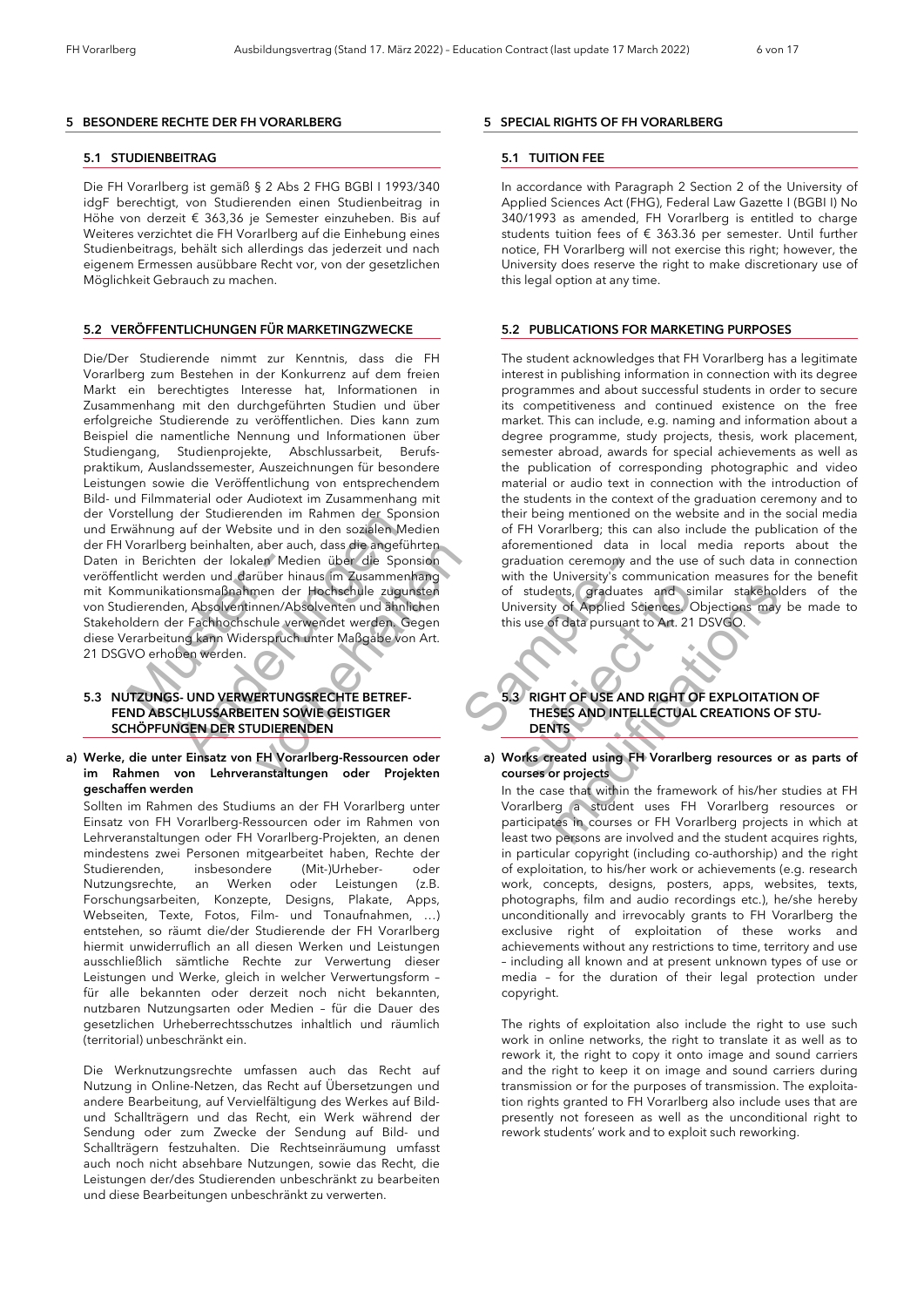Die FH Vorarlberg ist nicht verpflichtet, einen Hersteller- oder Urheberhinweis zu setzen. In allen Fällen, in denen dies jedoch ohne großen Aufwand möglich ist, wird ein Hersteller- oder Urheberhinweis angebracht.

Die FH Vorarlberg ist berechtigt, die ihr in diesem Vertrag eingeräumten Rechte zur Gänze oder zum Teil an Dritte zu übertragen oder Dritten Werknutzungsrechte, Werknutzungsbewilligungen oder Lizenzen einzuräumen, ohne dass es hierzu der Zustimmung der/des Studierenden bedarf, soweit dies im Gesetz nicht anders bestimmt ist. Darüber hinaus ist die FH Vorarlberg berechtigt, im eigenen Namen die erforderlichen Maßnahmen zum Schutz der oben angeführten eingeräumten Rechte gegen Dritte zu treffen, insbesondere gegen Verletzung dieser Rechte außergerichtlich oder gerichtlich vorzugehen.

Die/Der Studierende hat grundsätzlich keinen Anspruch auf eine Vergütung für diese Rechtseinräumung. Sofern jedoch durch die FH Vorarlberg maßgebliche Erträge aus diesen Werknutzungsrechten erwirtschaftet werden, wird diese die/den Studierenden am wirtschaftlichen Ergebnis angemessen beteiligen. Gegebenenfalls werden für technische Erfindungen und/oder Muster Einzelvereinbarungen abgeschlossen.

Musteriae, Zeltiich, Tauminch und Sachlich uneingeschrankte<br>
Werknutzungsbewilligung nach §§ 14 bis 18a UrhG an sei-<br>
nen/ihren sämtlichen Werken, die im Rahmen des Studiums an<br>
der FH Vorarlberg geschaffen werden, zu. Die r oben angeführten Werknutzungsrechtsüter/dem Studierenden die nicht exklusive,<br>tich, räumlich und sachlich uneingeschrändewilligung nach §§ 14 bis 18a UrhG an<br>lichen Werken, die im Rahmen des Studium<br>erg geschaffen werden und sachlich uneingeschränkte<br>
ch §§ 14 bis 18a UrhG an sei-<br>
die im Rahmen des Studiums an<br>
werden, zu. Die FH Vorarlberg<br>
yiderrufen.<br>
widerrufen.<br>
ierenden selbstständig geschaf-<br>
ms von der/dem Studierenden<br>
haffenen W Ungeachtet der oben angeführten Werknutzungsrechtsübertragung steht der/dem Studierenden die nicht exklusive, umfassende, zeitlich, räumlich und sachlich uneingeschränkte nen/ihren sämtlichen Werken, die im Rahmen des Studiums an der FH Vorarlberg geschaffen werden, zu. Die FH Vorarlberg ist berechtigt, bei Vorliegen wichtiger Gründe diese Werknutzungsbewilligung zu widerrufen.

#### *b) Werke, die von der/dem Studierenden selbstständig geschaffen werden*

 Alle im Rahmen des Studiums von der/dem Studierenden selbstständig und allein erschaffenen Werke bleiben deren geistiges Eigentum.

Die/Der Studierende räumt hiermit der FH Vorarlberg an diesen im Rahmen des Studiums geschaffenen Werken eine zeitlich und örtlich unbegrenzte Werknutzungsbewilligung für sämtliche Verwertungsarten, einschließlich des Rechts auf Nutzung in Online-Netzen, ein. Die FH Vorarlberg ist berechtigt, Abschlussarbeiten im Repositorium zu veröffentlichen und Dritten ebenfalls Werknutzungsbewilligungen einzuräumen, sofern dies nicht unbillig ist. Hierfür hat die/der Studierende keinen Anspruch auf Vergütung.

#### *c) In Praxisphasen erstellte Werke*

 Sofern individuelle Vereinbarungen mit Unternehmen hinsichtlich der Nutzungs- und Verwertungsrechte an Werken, die während der Praxisphasen oder im dualen Studium im Rahmen des Anstellungsverhältnisses entstanden sind, getroffen werden, gehen derartige Vereinbarungen den oben angeführten Regelungen vor.

#### *d) Einzelvereinbarungen*

 Werksbezogen können zwischen der FH Vorarlberg und den Studierenden von den oben angeführten Bestimmungen abweichende Regelungen vereinbart werden. Derartige Vereinbarungen erfolgen ausschließlich schriftlich.

#### *e) Masterarbeiten*

 Die/Der Studierende nimmt zur Kenntnis, dass gemäß FHG Masterarbeiten durch Übergabe an die Bibliothek der FH Vorarlberg zu veröffentlichen sind. Die/Der Studierende wird die Masterarbeit auf Anforderung der FH Vorarlberg sowohl in Print als auch in geeigneter elektronischer Form zur Verfügung stellen.

 FH Vorarlberg is not obliged to attach a manufacturer's or copyright notice. If this is possible without undue expense or labour a manufacturer's or copyright notice shall be attached.

If not otherwise regulated by law, FH Vorarlberg is entitled – without the agreement of the student – to transfer the exploitation rights granted to it in this Contract, wholly or parts thereof, to third parties as well as to grant the right of use and permission to use works or licences. Furthermore, FH Vorarlberg is entitled to under-take in its own name the necessary measures to protect the rights that it has been granted, as listed above against third parties and, in particular, to take actions both before or outside a court of law against infringements.

Generally, the student is not entitled to remuneration for granting the right of exploitation. If, however, FH Vorarlberg generates significant income from use of this right of exploitation, it will allow the student to participate appropriately in the earnings. If necessary, individual agreements will be concluded for technical inventions and/or prototypes.

 Notwithstanding the above mentioned right of exploitation the student has the non-exclusive and comprehensive right of use of all his/her work produced within the framework of his/her studies at FH Vorarlberg, without any limitations to time, place and substance pursuant to Paragraphs 14 to 18a of the Austrian Copyright Act (Urheberschutzgesetz 1998), as amended. Where just cause exists, FH Vorarlberg is entitled to revoke the student's right of use of his/her work.

### *b) Works created independently by the student;*

 All works created independently and solely by the student within the framework of his/her studies shall remain his/her intellectual property.

Which an set<br>
same and the set of the studiums and the studiums and the studiums of<br>
FR Vorariberg<br>
inde diese<br>
b Works created independent<br>
All works created independent<br>
All works created independent<br>
All works created i is an a revoke the students right of use of his<br>berg<br>diese<br>b) Works created independently by the<br>all works created independently a<br>within the framework of his/her student<br>for the student hereby grants. FH<br>exploitation, unl revoke the students right of use or nis/ner work.<br>
b) Works created independently by the student;<br>
all works created independently and solely by the within the framework of his/her studies shall remain<br>
intellectual proper The student hereby grants FH Vorarlberg the right of exploitation, unlimited with regard to time and place, for all types of use, including the right to use works in online networks. FH Vorarlberg is entitled to publish final theses collected through legal deposit (in the "Repositorium") and also to grant third parties the right of use, provided that this is not unreasonable. The student is not entitled to remuneration for this.

### *c) Works created during work placement*

 Insofar as individual agreements are made with enterprises regarding the right of use and exploitation of work produced during work placement or, in the case of dual degree programmes, as part of the employment relationship, such agreements have priority over the regulations stated above.

#### *d) Individual agreements*

 Provisions regarding the right of exploitation of an individual piece of work may be agreed upon between FH Vorarlberg and the student that differ from the provisions listed above. Such agreements are made in writing only.

#### *e) Master's theses*

 The student acknowledges that, in accordance with the University of Applied Sciences Act (FHG), master's theses are to be made public through their submission to the FH Vorarlberg Library. Upon request by FH Vorarlberg, the student will provide his/her master's thesis both in print form and in an appropriate electronic format.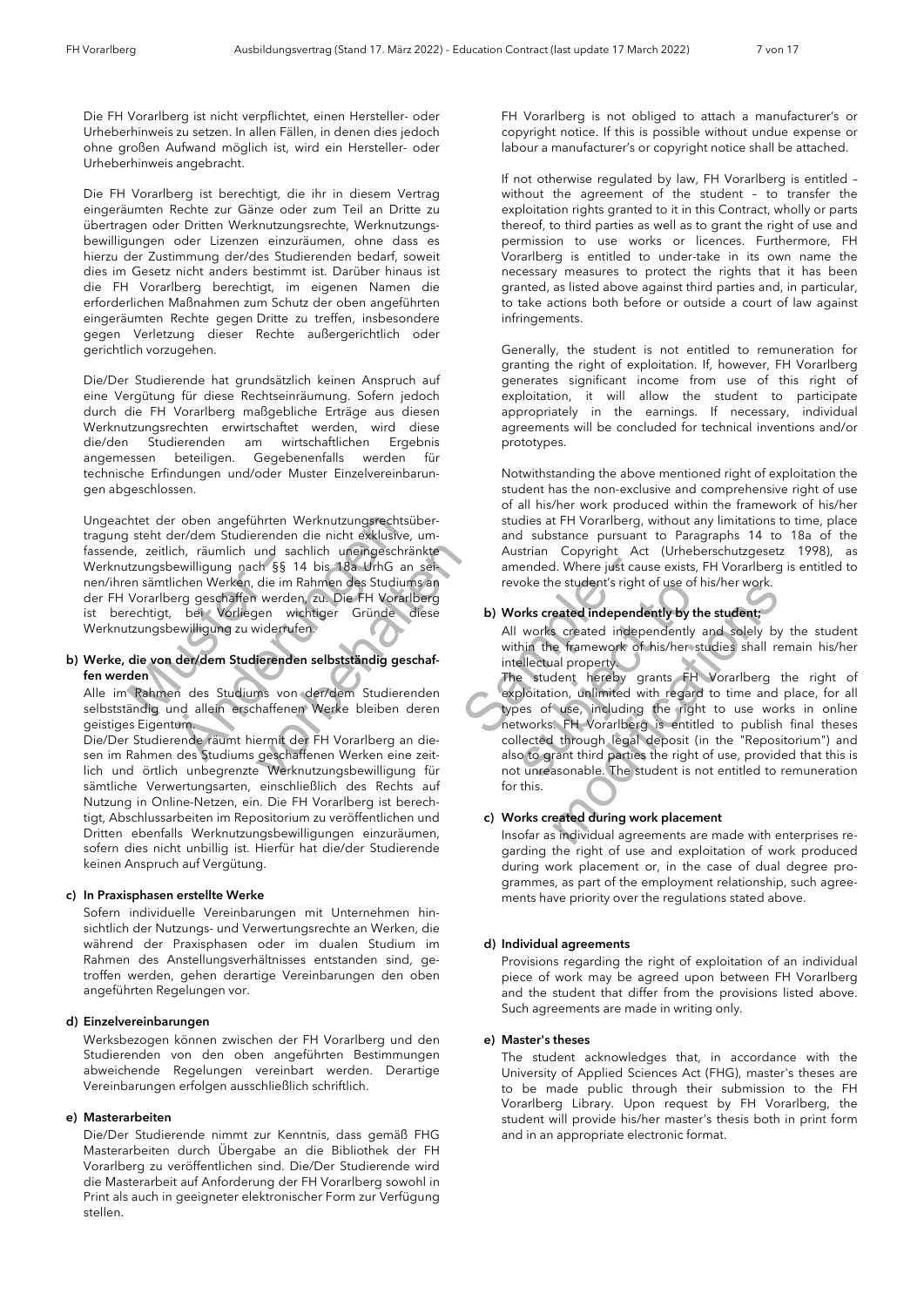#### *5.4 VERÖFFENTLICHUNG VON WISSENSCHAFTLICHEN ARBEITEN IM REPOSITORIUM DER FH VORARLBERG*

 Die FH Vorarlberg ist berechtigt, die Veröffentlichung von positiv beurteilten Masterarbeiten im Repositorium der FH Vorarlberg zu verlangen, dabei sind allfällige Fristen für den Ausschluss der Benützung der abgelieferten Exemplare zu beachten. Die/Der Studierende ist verpflichtet, ihre/seine Masterarbeit sowie die erforderlichen personenbezogenen Daten über Aufforderung der Studiengangsleitung im Repositorium zu erfassen und die Masterarbeit hochzuladen. Die/Der Studierende kann gegen diese Verpflichtung begründeten Widerspruch erheben.

#### *5.5 NUTZUNG VON LEHRVERANSTALTUNGSUNTERLAGEN*

estzes widersprechende V<br>sentzes widersprechende V<br>nung der FH Vorarlberg ohne a<br>nung der FH Vorarlberg oder<br>r Werkherstellerin/des Werkhe<br>**GUNG DES AUSBILDUNG**<br>ENDIGUNG DES AUSBILDUNG Frauch, Zitieren einzelner Stellen e<br>
Sprachwerkes usw.) hinausgeher<br>
damit jede den Bestimmungen des Urhe<br>
widersprechende Verwendung sämtlichter<br>
FH Vorarlberg ohne ausdrückliche schrift<br>
er FH Vorarlberg ohne ausdrückli Finder Verwendung des Urhebert<br>Finder Verwendung sämtlicher<br>Finder der Autorin/des Autors<br>Werkherstellers nicht gestattet.<br>S/KÜNDIGUNGSGRÜNDE<br>S/KÜNDIGUNGSGRÜNDE<br>FILDUNGSVERTRAGS<br>Armen Heilt, dass sie/er das Stu-<br>Etzten zul Die im Rahmen des Lehr-, Studien- und Prüfungsbetriebs beigestellten Lehr-, Studien- und Lernunterlagen bleiben geistiges Eigentum der FH Vorarlberg bzw. der jeweiligen Autorin/des jeweiligen Autors oder der Werkherstellerin/des Werkherstellers und stehen ausschließlich den Personen zur persönlichen Verfügung, die diese im Zuge des Lehr-, Studienund Prüfungsbetriebs erhalten haben. Soweit aus dem jeweiligen Inhalt der Lehr-, Studien- und Lernunterlagen keine andere Regelung zu entnehmen ist, ist ein über die freie Werknutzung (z.B. Kopien oder andere Vervielfältigungen zum eigenen Gebrauch, Zitieren einzelner Stellen eines veröffentlichten Sprachwerkes usw.) hinausgehender Gebrauch und damit jede den Bestimmungen des Urheberrechtsgesetzes widersprechende Verwendung sämtlicher Unterlagen der FH Vorarlberg ohne ausdrückliche schriftliche Zustimmung der FH Vorarlberg oder der Autorin/des Autors oder der Werkherstellerin/des Werkherstellers nicht gestattet.

### *6 BEENDIGUNG DES STUDIUMS/KÜNDIGUNGSGRÜNDE*

### *6.1 BEENDIGUNG DES AUSBILDUNGSVERTRAGS*

Der Ausbildungsvertrag endet, wenn

- a) die/der Studierende schriftlich mitteilt, dass sie/er das Studium vorzeitig beendet,
- b) die/der Studierende bei der letzten zulässigen Wiederholung einer Prüfung negativ beurteilt wurde und das Studienjahr nicht wiederholt wird oder nicht wiederholt werden kann,
- c) die/der Studierende ihr/sein Studium durch erfolgreiche Ablegung der laut Studienplan (in der geltenden Fassung) für die jeweiligen Studiengänge vorgeschriebenen Prüfungen abgeschlossen hat, oder Incoming-Studierende die vereinbarten Lehrveranstaltungen absolviert oder die sonstigen vereinbarten studienbezogenen Tätigkeiten erledigt haben,[5]
- d) der fällige ÖH-Beitrag nicht innert der vorgesehenen Frist bezahlt wird,
- e) der Ausbildungsvertrag durch die FH Vorarlberg gekündigt wird.

Die Beendigung des Ausbildungsvertrags in beiderseitigem Einvernehmen ist jederzeit möglich.

#### *6.2 BESONDERE KÜNDIGUNGSGRÜNDE*

Die FH Vorarlberg ist bei Vorliegen besonderer Kündigungsgründe berechtigt, den Ausbildungsvertrag zu kündigen.

Eine geplante Kündigung ist der/dem Studierenden nachweislich mindestens einmal anzudrohen. Dies gilt jedoch nicht für Punkt 6.2 a).

Besondere Kündigungsgründe sind z.B., wenn die/der Studierende

a) die formalen Zugangsvoraussetzungen zum Studium nicht erfüllt bzw. die erforderlichen Nachweise (Zeugnisse, Sprachkenntnisse, Beglaubigungen der Dokumente etc.) der Zugangsvoraussetzungen nicht fristgerecht erbringt oder den Prüfungsterminplan gemäß Punkt 14.3 nicht vorlegt;

#### *5.4 PUBLICATION OF SCIENTIFIC WORK IN THE FH VORARLBERG REPOSITORY*

 FH Vorarlberg has the right to require the publication of master's theses that have been awarded a passing grade in the FH Vorarlberg repository; all relevant periods regarding the withholding of access to the copies provided must, however be observed. At the request of the degree programme director, a student is required to enter his/her master's thesis and any necessary personal information into the repository and upload the thesis. A student has the right to object to this requirement by submitting a reasoned objection.

#### *5.5 USE OF INSTRUCTIONAL MATERIALS*

 Instructional, study and examination materials provided for the purposes of instruction, study and examinations remain the intellectual property of FH Vorarlberg, the respective author(s) or the manufacturer(s) and are only made available to persons as part of their instruction, studies or examinations. As far as no other regulation can be inferred from the respective content of the instructional, study and examination materials, use that goes beyond the free right of use (e.g. copies or other forms of reproduction for personal use, individual quotations from an already published piece of writing) is prohibited. Any use of any materials provided by FH Vorarlberg that is contrary to the provisions of the Austrian Copyright Act is not permitted without the express written consent of FH Vorarlberg or the author(s) or the manufacturer(s).



*6 COMPLETION OF THE STUDY PROGRAMME/ EXPIRY OF ADMISSION/REASONS FOR TERMINATION*

### *6.1 TERMINATION OF EDUCATION CONTRACT*

The Education Contract ends when the student:

- a) withdraws in writing from the University before completion of his/her studies;
- b) receives a failing grade for the last permissible repetition of an examination and does not repeat the academic year or is not allowed to repeat the academic year;
- Examplication of the manufacture of the schriftliche<br>
Sample the schriftliche<br>
Sample the scheme of the scheme of the scheme of the scheme of the scheme of the scheme of the scheme of the scheme of the scheme of the sc Such that<br>
Substituted the COMPLETION OF THE STUDY PROCED ADMISSION/REASONS FOR TERMIN<br>
SUM ISSION/REASONS FOR TERMIN<br>
The Education Contract ends when the Studies;<br>
The Education Contract ends when the Studies;<br>
b) receiv 6 COMPLETION OF THE STUDY PROGRAMME/ EXPIREM<br>
ADMISSION/REASONS FOR TERMINATION<br>
6.1 TERMINATION OF EDUCATION CONTRACT<br>
The Education Contract ends when the student:<br>
a) withdraws in writing from the University before con<br> has successfully completed his/her studies by passing the final examinations as stipulated in the Curriculum, as amended, for the relevant degree programme, or when the incoming student has completed the agreed courses or the other agreed study-related activities;[5]
	- d) has not paid the membership fee (ÖH-Beitrag) within the period provided for payment;
	- e) is given notice of termination by FH Vorarlberg;

The Education Contract can be mutually terminated at any time.

#### *6.2 SPECIAL REASONS FOR TERMINATION OF EDUCA- TION CONTRACT*

FH Vorarlberg is entitled, with justified reason, to terminate the Education Contract.

Students must be verifiably notified at least once of any planned action to terminate the Education Contract or agreement. This shall not apply to Section 6.2 a).

Special Reasons for termination include, e.g. when the student:

a) does not fulfil the University's formal admission requirements or does not submit documents required for admission (certificates, language certificates, legalized documents etc.) by the deadline or does not submit the examination schedule according to Section 14.3;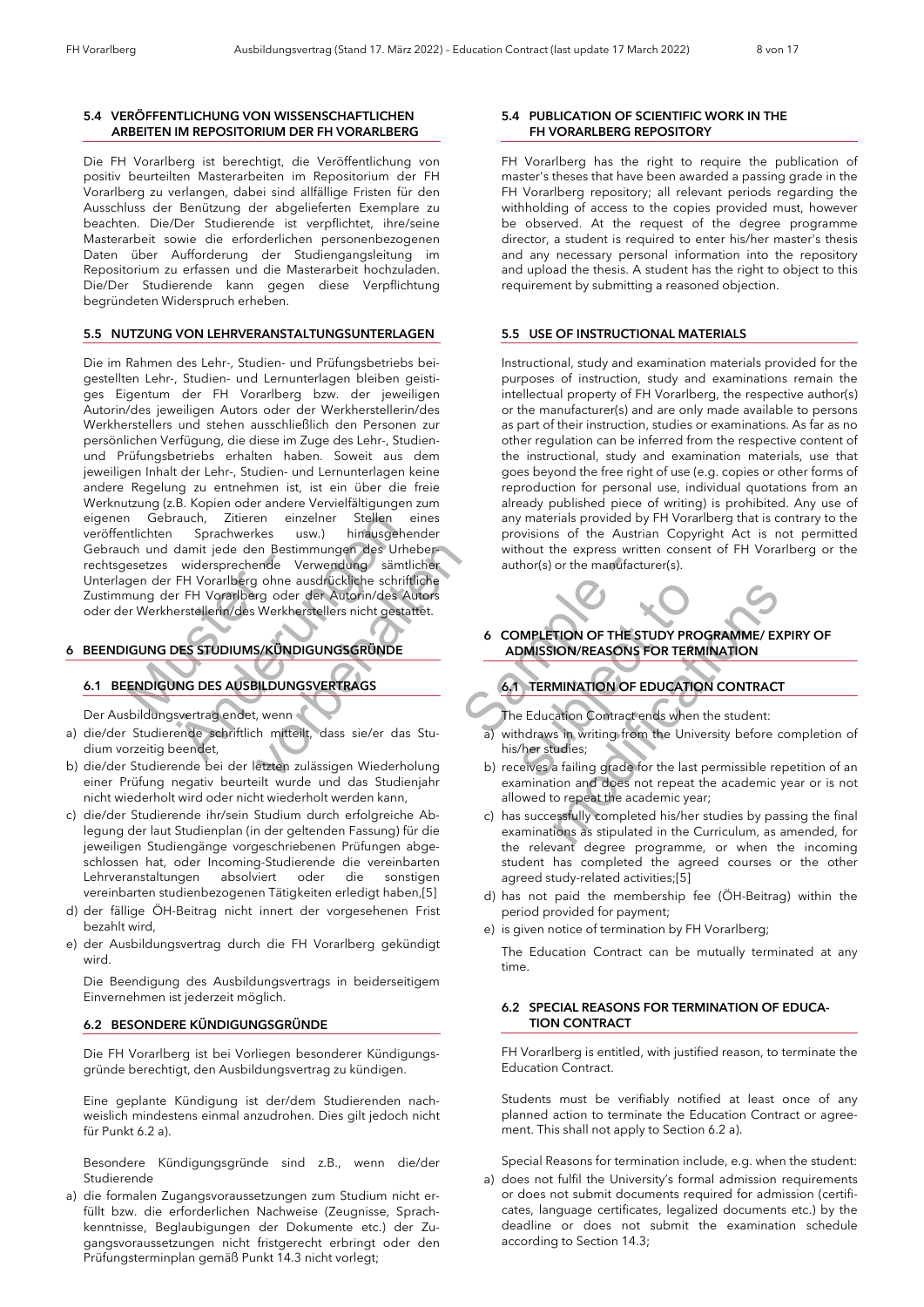- b) die im Aufnahmeverfahren und für die Aufnahme des Studiums vorgeschriebenen Fristen nicht einhält;
- c) den fälligen Studierendenbeitrag (=ÖH-Beitrag) für das betreffende Semester nicht innerhalb der vorgegebenen Frist einzahlt;
- d) im Fall der Vorschreibung den Studienbeitrag nicht innerhalb der vorgesehenen Frist bezahlt;
- e) Bestimmungen des Ausbildungsvertrags grob verletzt;
- f) die Lehrveranstaltungen wiederholt stört oder deren ordnungsgemäße Durchführung durch ihr/sein unzumutbares Verhalten gefährdet;
- g) ein Verhalten setzt, das geeignet ist, den Ruf und das Ansehen der FH Vorarlberg zu schädigen;
- h) die zulässigen begründeten Abwesenheitszeiten laut Prüfungsordnung (§ 14) mehrfach überschreitet und die vorgeschriebenen Zusatzleistungen nicht erbringt;
- i) den Betrieb oder den ordnungsgemäßen Ablauf in der FH Vorarlberg durch Verschmutzungen, Beschädigungen oder sonstiges beeinträchtigendes oder schädigendes Verhalten stört. Gleiches gilt, wenn Derartiges von ihr/ihm zurechenbaren Personen erfolgt.
- j) die Regeln guten wissenschaftlichen Arbeitens signifikant verletzt (z.B. durch Plagiate);

#### *7 MITGLIEDSCHAFT BEI DER ÖSTERREICHISCHEN HOCH- SCHÜLERINNEN- UND HOCHSCHÜLERSCHAFT UND STUDIERENDENBEITRAG (= ÖH-BEITRAG)*

### *7.1 MITGLIEDSCHAFT*

TGLIEDSCHAFT<br>
§ 4 Abs 10 FHG BGBI I 340,<br>
le und außerordentliche Studi<br>
dochschülerinnen- und Hochschülers<br>
GBI I Nr 45/2014 idgF an.<br>
DIERENDENBEITRAG (= ÖH-N-UND HOCHSCHULERSCHAFT UND<br>
NBEITRAG (= ÖH-BEITRAG)<br>
SCHAFT<br>
SS 10 FHG BGBI 1 340/1993 idgF gehören<br>
außerordentliche Studierende der Österre<br>
ülerinnen und Hochschülerschaftsgesetz 2014 - 1<br>
45/2014 idgF an:<br>
NDENBEITRAG Bl | 340/1993 idgF gehören or-<br>
he Studierende der Österreichi-<br>
Hochschülerschaft gemäß dem<br>
chülerschaftsgesetz 2014 - HSG<br>
an<br>
i (= ÖH-BEITRAG)<br>
i (= ÖH-BEITRAG)<br>
g, einen Studierendenbeitrag<br>
grbeiträge (=ÖH-Beitrag) i Gemäß § 4 Abs 10 FHG BGBl I 340/1993 idgF gehören ordentliche und außerordentliche Studierende der Österreichischen Hochschülerinnen- und Hochschülerschaft gemäß dem Hochschülerinnen- und Hochschülerschaftsgesetz 2014 – HSG 2014, BGBl I Nr 45/2014 idgF an.

### *7.2 STUDIERENDENBEITRAG (= ÖH-BEITRAG)*

Studierende an der FH Vorarlberg haben als ÖH-Mitglieder die gesetzliche Verpflichtung, einen *Studierendenbeitrag einschließlich allfälliger Sonderbeiträge (=ÖH-Beitrag) in der jeweils gültigen Höhe* an die FH Vorarlberg als Erhalterin zu entrichten, die diesen ÖH-Beitrag an die ÖH abführt.

Wenn die jeweils fälligen ÖH-Beiträge nicht fristgerecht bezahlt werden, wird der Ausbildungsvertrag beendet (siehe Punkt 6.1.d).

#### *7.3 EINZAHLUNGSFRISTEN UND ENTRICHTUNG DES ÖH-BEITRAGS*

Die Zulassung zum Studium und die Meldung der Fortsetzung des Studiums setzt die fristgerechte Entrichtung des ÖH-Beitrages für das betreffende Semester voraus.

Der ÖH-Beitrag ist für jedes Semester im Voraus zu bezahlen. Dieser ist für das erste Semester laut den Aufnahmebedingungen des Studiengangs, ansonsten in den einzelnen Studiengängen *bis spätestens 01. Oktober für das Wintersemester* und *bis spätestens 01. März für das Sommersemester* fällig und spesen-frei auf das Konto der FH Vorarlberg zu überweisen. Die Zahlungsaufforderung ergeht in den Semestern nach der Aufnahme gesondert per Mail.

Nur im Falle eines Quereinstiegs verlängert sich die Einzahlungsfrist für die ÖH-Beiträge bis 31. Oktober im Wintersemester bzw. 31. März im Sommersemester.

Sofern die FH Vorarlberg es verlangt, ist die/der Studierende verpflichtet, zum Nachweis der fristgerechten Zahlung eine Kopie der Überweisungsbestätigung vorzulegen.

- b) fails to meet the published deadline for the admission procedure and admission;
- c) does not pay the current Austrian National Union of Students' fee (=ÖH-Betrag) within the period stipulated;
- d) in the case of the introduction of tuition fees does not pay the tuition fee within the period stipulated;
- e) blatantly violates provisions of the Education Contract;
- f) repeatedly disturbs or threatens the orderly running of courses through his/her unreasonable behaviour;
- g) behaves in such a manner as to discredit the reputation and standing of FH Vorarlberg;
- h) repeatedly exceeds the number of permissible absences stipulated in the Examination Regulations (Paragraph 14) and does not complete any make-up work;
- i) disturbs the orderly running of the University by causing a mess, damages or the like or by displaying behaviour that is disruptive and infringes upon the running of the University or is harmful and damaging, either by himself/herself or through associated persons.
- j) shows significant disregard for the rules of good academic practice (e.g. through committing plagiarism);

#### *7 MEMBERSHIP IN THE AUSTRIAN NATIONAL UNION OF STUDENTS (ÖH) AND MEMBERSHIP FEE*

### *7.1 MEMBERSHIP*

**7.1 MEMBERSHIP**<br>
Franchischer Pursuant to Paragraph 4<br>
Pursuant to Paragraph 4<br>
plied Sciences Act (FHG),<br>
the principle of Sciences Act (FHG),<br>
amended, degree-progress<br>
students are members<br>
Students (ÖH) according<br>
201 mor-<br>
Pursuant to Paragraph 4 Section 10<br>
piled Sciences Act (FHG), Federal Lav<br>
dem<br>
students are members of the Au<br>
students are members of the Au<br>
students (ÖH) according to the Students<br>
2014), Federal Legal Gazette I Pursuant to Paragraph 4 Section 10 of the Univer<br>plied Sciences Act (FHG), Federal Law Gazette No 34<br>amended, degree-programme students and n<br>students are members of the Austrian National<br>Students (ÖH) according to the Stu Pursuant to Paragraph 4 Section 10 of the University of Applied Sciences Act (FHG), Federal Law Gazette No 340/1993 as amended, degree-programme students and non-degree students are members of the Austrian National Union of Students (ÖH) according to the Students Union Act 2014 (HSG 2014), Federal Legal Gazette I No. 45/2014, as amended.

### *7.2 MEMBERSHIP FEE (= ÖH-BEITRAG)*

Students enrolled at FH Vorarlberg are legally required to pay *the current membership fee (including additional charges)* in full to FH Vorarlberg as course-providing body of the degree programmes. FH Vorarlberg transfers the membership fee to the Austrian National Union of Students (ÖH).

If the respective membership fees (ÖH-Beitrag) are not paid on time, the education contract will be terminated (see Section 6.1.d).

#### *7.3 PAYMENT DEADLINE AND PAYMENT OF MEMBERSHIP FEE*

Admission and the continuation of studies are contingent upon the timely payment of the Austrian National Union of Students' (ÖH) fee for the relevant semester.

The Austrian National Union of Students' (ÖH) membership fee is to be paid each semester in advance: For first-semester students, the payment deadline is determined by the admission regulations in the individual degree programmes. Otherwise the membership fee is to be paid in full to the account of FH Vorarlberg by *01 October (winter semester)* and *01 March (summer semester) at the latest*. In the semesters following initial admission, requests for payment are sent in a separate email.

The only exception is: the deadline for payment of the Austrian National Union of Students' (ÖH) membership fee by starting students enrolling in a higher semester is 31 October and 31 March.

FH Vorarlberg may require students to present a copy of the bank transfer confirmation as proof of the timely and full payment of the fee.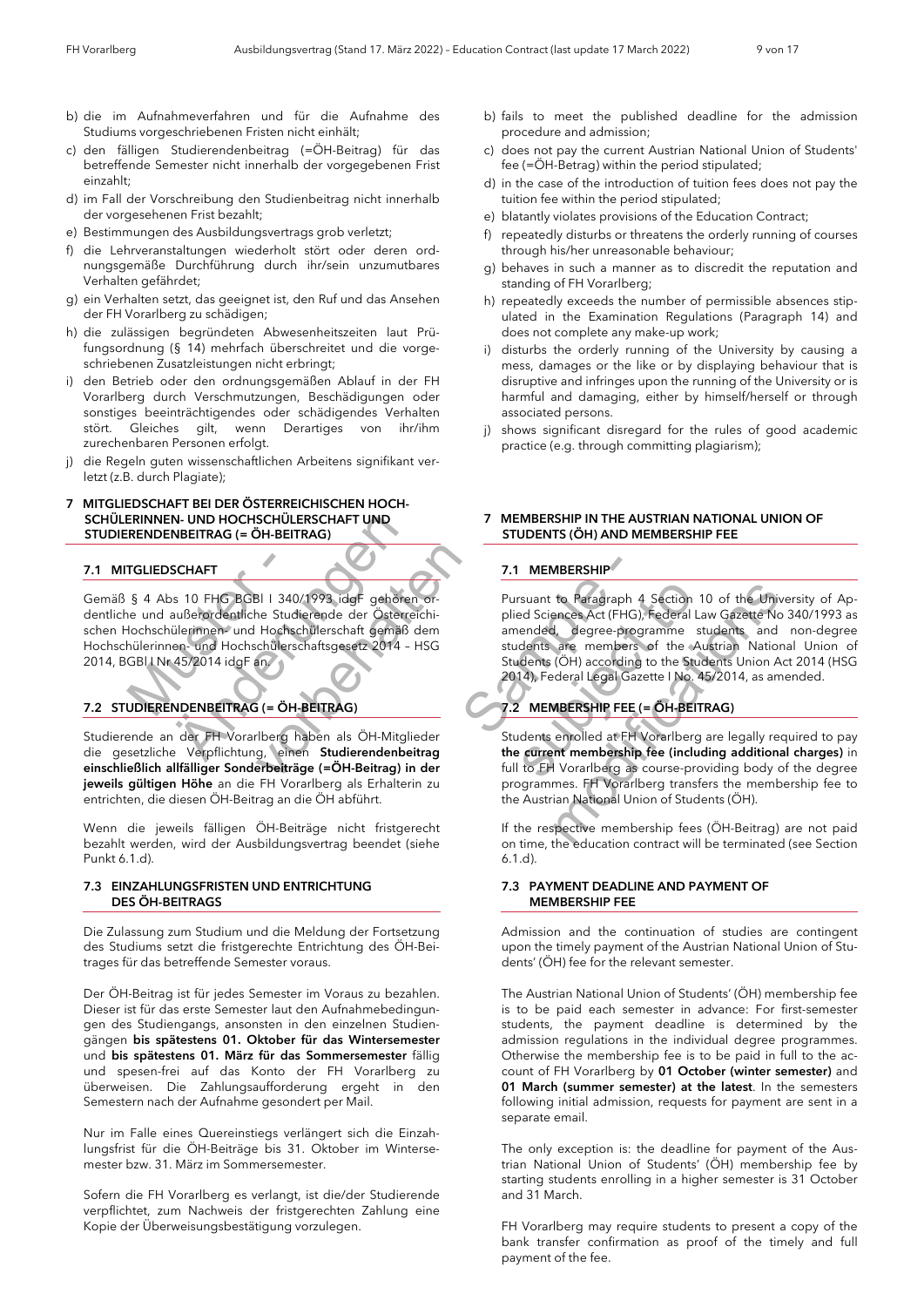Die Vorschreibung und Einhebung der ÖH-Gebühr wird entsprechend der gesetzlichen Bestimmungen idgF sowie der Vorgaben des zuständigen Bundesministeriums vorgenommen.

### *7.4 ÖH-BEITRÄGE VON INCOMING- UND OUTGOING- STUDIERENDEN*

Incoming-Studierende (z.B. Incoming-Studierende von Hochschuleinrichtungen, mit denen im Rahmen der Studierendenmobilität ein partnerschaftliches Abkommen seitens der FH Vorarlberg für das Absolvieren von Studien- und/oder Praktikumszeiten vorliegt, Individual Movers, …) sowie Outgoings, also Studierende der FH Vorarlberg, die ein Auslandssemester absolvieren, sind ebenfalls verpflichtet, den ÖH-Beitrag in der jeweils geltenden Höhe pro Semester zu entrichten.

#### *7.5 RÜCKERSTATTUNG DES ÖH-BEITRAGS*

Mehrfach bezahlte Studierendenbeiträge können bei der Österreichischen Hochschülerschaft zurückgefordert werden.

tattungsanträge sind direkt anderen Erläuterungen und der Amerikanischen Erläuterungen und der Amerikanischen Erläuterungen und der Amerikanischen Schwarzen und der Amerikanische Schwarzen und der Amerikanische Schwarzen u 2.B. bel Abbruch des Studiums oder<br>
ss bis Ende November (für das V<br>
swie bis Ende April (für das Sommersemes<br>
santräge sind direkt an die ÖH zu richten.<br>
In Erläuterungen und das Antragsformular<br>
ange zu entnehmen:<br>
A.ac. April (für das Sommersemester)<br>
direkt an die ÖH zu richten. Die<br>
n und das Antragsformular sind<br>
men:<br>
voeh-beitrag<br>
voeh-beitrag<br>
voeh-beitrag<br>
voeh-beitrag<br>
FÜR EINGEBRACHTE GE-<br>
st keine Haftung bei Diebstahl,<br>
n einge In besonderen Fällen kann die Rückerstattung eines für das laufende Semester bereits einbezahlten ÖH-Beitrags beantragt werden, z.B. bei Abbruch des Studiums oder bei Studienabschluss bis Ende November (für das Wintersemester) sowie bis Ende April (für das Sommersemester). Rückerstattungsanträge sind direkt an die ÖH zu richten. Die entsprechenden Erläuterungen und das Antragsformular sind der ÖH-Homepage zu entnehmen:

https://www.oeh.ac.at/service/oeh-b

### *8 HAFTUNGSAUSSCHLÜSSE*

#### *8.1 HAFTUNGSAUSSCHLUSS FÜR EINGEBRACHTE GE- GENSTÄNDE*

Die FH Vorarlberg übernimmt keine Haftung bei Diebstahl, Verlust oder Beschädigung von eingebrachten Gegenständen oder Wertgegenständen, welcher Art auch immer (z.B. Kleidung, technische Geräte, Bargeld, Kreditkarten etc).

#### *8.2 HAFTUNGSAUSSCHLUSS LEHRVERANSTALTUNGEN*

Bei Ausfall oder Verschiebung einer Lehrveranstaltung wegen Krankheit des/der Lehrenden, höherer Gewalt oder sonstiger unvorhergesehener Ereignisse aus der Sphäre der FH Vorarlberg besteht kein Anspruch der Studierenden auf Durchführung der Veranstaltung.

Die FH Vorarlberg kann in diesen Fällen – außer bei Vorsatz oder grober Fahrlässigkeit – nicht für den Ersatz allfälliger Kosten, insbesondere bei berufsbegleitend Studierenden von Reise- und/oder Übernachtungskosten sowie Ausgleichszahlungen für Arbeitsausfälle haftbar gemacht werden.

#### *8.3 HAFTUNGSBESCHRÄNKUNG FÜR EXTERNE LEHR- VERANSTALTUNGEN*

Für die Reise zu externen Lernorten sind die Studierenden grundsätzlich jeweils selbst verantwortlich.

Die FH Vorarlberg vermittelt den Studierenden Möglichkeiten zur Teilnahme an Lehrveranstaltungen (z.B. Exkursionen, Studienreisen etc.), welche außerhalb des Campus der FH Vorarlberg durchgeführt werden.

The levying and collection of the Austrian National Union of Students' (ÖH) membership fee are determined by the laws as well as the specifications of the responsible Federal Minis-try.

#### *7.4 MEMBERSHIP FEE FOR INCOMING AND OUT- GOING STUDENTS*

Both incoming students (e.g. incoming students from institutions with which FH Vorarlberg has an exchange agreement for studying and/or a compulsory work placement, individual movers etc.) and outgoing students (e.g. students participating in a semester abroad) are required to pay the current Austrian National Union of Students' (ÖH) membership fee each semester.

#### *7.5 REIMBURSEMENT OF MEMBERSHIP FEE*

Students may claim reimbursement of semester membership fees that have been paid multiple times from the Austrian National Union of Students (ÖH).

Formular sind<br>
Sample, if they terminate of information and to down<br>
homepage of the Austrian<br>
https://www.oeh.ac.at/ser<br>
https://www.oeh.ac.at/ser<br>
https://www.oeh.ac.at/ser<br>
MITE GE-<br>
8.1 NON-LIABILITY<br>
EXECUTY<br>
CAMPUS<br> In certain cases, students may apply directly to the Austrian National Union of Students (ÖH) by the end of November (winter semester) and the end of April (summer semester) for the reimbursement of the Austrian National Union of Students`(ÖH) membership fee for the current semester (for example, if they terminate or complete their studies). For further information and to download the claim form please visit the homepage of the Austrian National Union of Students (ÖH) at https://www.oeh.ac.at/service/oeh-beitrag (only in German).

*8 LIABILITY*

### *8.1 NON-LIABILITY FOR ARTICLES BROUGHT ONTO CAMPUS*

Suppose the Australian Complete to the Australian Complete to the Australian Complete to the Australian Complete to the Australian Complete to the CAMPUS<br>
Suppose the Australian Complete to the CAMPUS<br>
Suppose to the Austr minormation and to download the claim form please<br>
information and to download the claim form please<br>
homepage of the Austrian National Union of Stude<br>
https://www.oeh.ac.at/service/oeh-beitrag (only in G<br> **EXECUTE:**<br> **EXE** FH Vorarlberg does not accept any liability for the theft and loss of or damage to articles or articles of value of whatever type (e.g. clothing, technical equipment, cash, credit cards etc.).

### *8.2 NON-LIABILITY INSTRUCTION*

If a course to be held under the auspices of FH Vorarlberg is cancelled or postponed due to sickness of the instructor(s), force majeure or any other unforeseeable circumstance, students have no right to the course being held.

In such cases, FH Vorarlberg – except in the case of proven intent or gross negligence – is not liable for the reimbursement of any costs that may incur, particularly transport and/or accommodation costs as well as compensation for loss of working time in the case of part-time students.

#### *8.3 LIMITATION OF LIABILITY FOR EXTERNAL COURSES*

Students are solely responsible for travel to and from any offcampus learning venues.

FH Vorarlberg provides students with the possibility of participating in courses that are offered off the FH Vorarlberg campus (e.g. excursions, study trips etc.).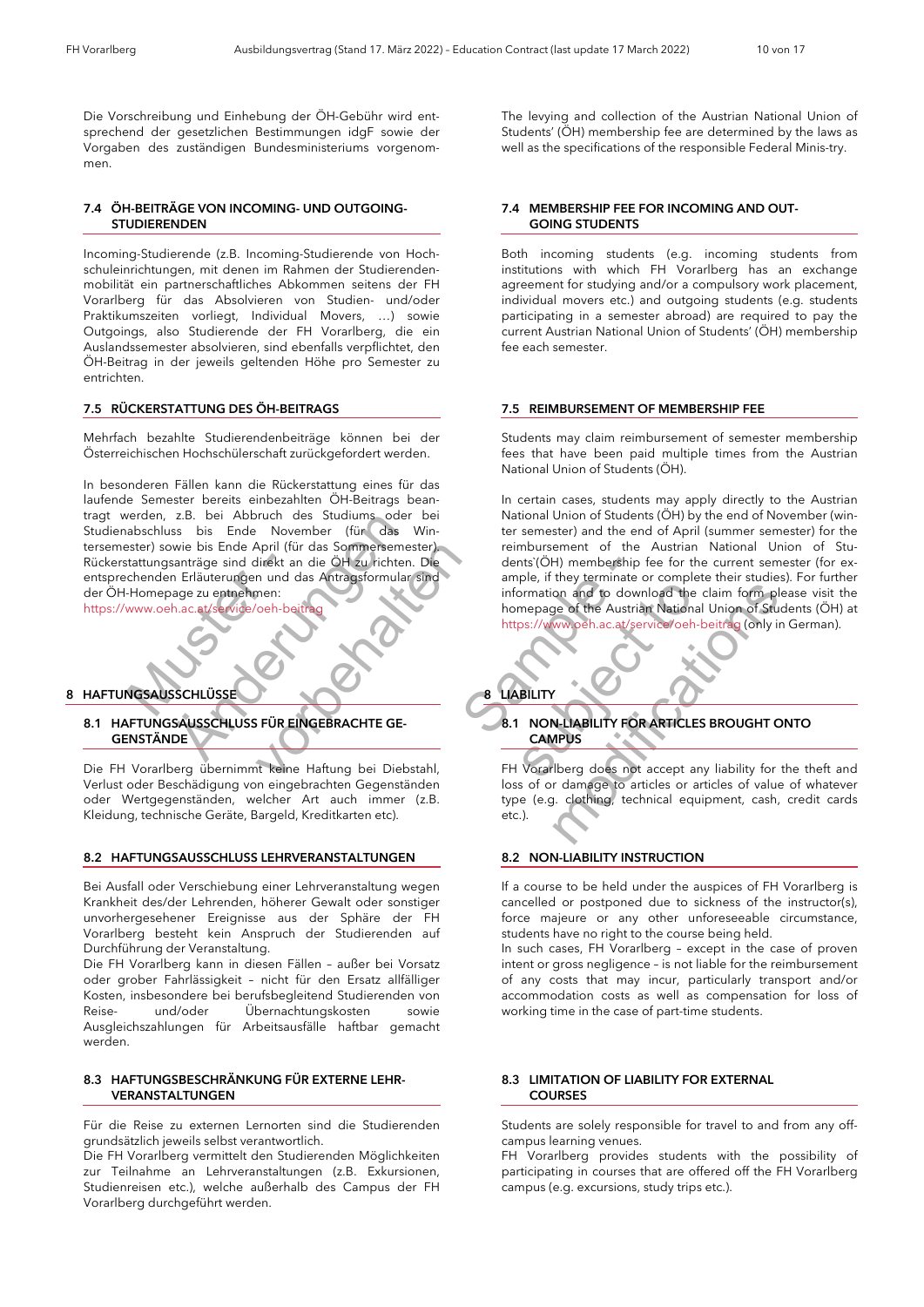Die FH Vorarlberg, deren Mitarbeiter/innen und die Lehrenden sind bestrebt, in diesem Rahmen interessante Lehrveranstaltungen mit ausgezeichneter Qualität anbieten zu können. Es wird jedoch durch die FH Vorarlberg, deren Mitarbeiter/innen und Lehrende keine Haftung für die Qualität, den Umfang und den Inhalt der mit den externen Lehrveranstaltungen in Zusammenhang stehenden Leistungen (z.B. Unterkunft) übernommen. Die Haftung für Gegenstände und Wertsachen der Studierenden ist auf grobe Fahrlässigkeit und Vorsatz beschränkt, die Haftung für Vermögensschäden wird ausgeschlossen.

#### *9 AUFZEICHNUNGEN VON LEHRVERANSTALTUNGEN*

Es ist der/dem Studierenden generell untersagt, Lehrveranstaltungen als Ganzes oder nur Teile davon aufzuzeichnen und/oder mitzuschneiden (z.B. durch Film- und/oder Tonaufnahmen oder sonstige hierfür geeignete audiovisuelle Mittel). Mit schriftlicher Einwilligung der/des Lehrbeauftragten ist es Studierenden erlaubt, Aufzeichnungen zu machen und z.B. über ILIAS untereinander auszutauschen. Festgehalten wird, dass Aufnahmen von anderen Studierenden nur mit deren ausdrücklicher Zustimmung zulässig sind (Ton oder Film).

Eine Veröffentlichung der Daten, z.B. auch im Internet (Youtube etc.) ist untersagt.

#### *10 SONSTIGES*

#### *10.1 SCHWANGERSCHAFT*

**CHWANGERSCHAFT**<br>
bei einer Studierenden eine<br>
ch diese in der Stillphase berortung der Studierenden, au melden, damit<br>
eitsmaßnahmen getroffen werd<br>
USTELLUNG VON NACHRICHT<br>
hten betreffend das Studium, WGERSCHAFT<br>
Er Studierenden eine Schwangerschaft ein der Stillphase befindet, liegt es in der Studierenden, dies der Studiengamelden, damit allfällige erforderlanden<br>
melden, damit allfällige erforderlanden<br>
mahmen getroff m eine Schwangerschaft eintritt<br>
hase befindet, liegt es in der<br>
nden, dies der Studiengangs-<br>
aufällige erforderliche<br>
fen werden können.<br>
SHRICHTEN<br>
tudium, die per E-Mail übermit-<br>
tudium, die per E-Mail übermit-<br>
ment-Sofern bei einer Studierenden eine Schwangerschaft eintritt oder sich diese in der Stillphase befindet, liegt es in der Verantwortung der Studierenden, dies der Studiengangsleitung zu melden, damit allfällige erforderliche Sicherheitsmaßnahmen getroffen werden können.

### *10.2 ZUSTELLUNG VON NACHRICHTEN*

Nachrichten betreffend das Studium, die per E-Mail übermittelt oder im Campus-Management-System zur Verfügung gestellt werden, gelten als zugestellt.

#### *10.3 ANWENDBARES RECHT, GERICHTSSTAND*

Es gilt ausschließlich österreichisches Recht unter Ausschluss von Verweisungsnormen und unter Ausschluss von UN-Kaufrecht. Für Verbraucher bleiben zwingende Verbraucherschutzregelungen unberührt. Für Studierende aus der EU gelten die gesetzlichen Bestimmungen, für Drittstaaten-Studierende wird für den Fall von Rechtsstreitigkeiten die Zuständigkeit des sachlich zuständigen Gerichts für Dornbirn vereinbart.

#### *10.4 SALVATORISCHE KLAUSEL*

Sollten einzelne Bestimmungen dieses Vertrages unwirksam oder undurchführbar sein oder nach Vertragsschluss unwirksam oder undurchführbar werden, bleibt davon die Wirksamkeit des Vertrages im Übrigen unberührt.

#### *10.5 ÜBERSETZUNG AUF ENGLISCH*

Für den Fall von Rechtsstreitigkeiten ist die Fassung in deutscher Sprache maßgebend.

FH Vorarlberg, its faculty and staff make all endeavours to ensure that the courses offered are interesting and of an excellent quality. FH Vorarlberg, its faculty and staff do not accept any liability for the quality, extent and content of the services (e.g. accommodation) provided in conjunction with courses that are taught off campus.

In any case, FH Vorarlberg, its faculty and staff are not liable for the personal articles and valuables of students, except in the case of proven intent or gross negligence. Liability for financial losses is excluded.

### *9 RECORDINGS OF INSTRUCTION*

Students are generally prohibited from recording instruction or parts thereof (e.g. using film, audio or any other audio-visual means). Students are allowed to record instruction for exchange among other students, e.g on ILIAS, with the prior express written consent of the instructor. It is expressly understood that recordings (film and audio) of other students may only be made with their express consent.

Publication of data, including on the Internet (e.g. Youtube etc.), is prohibited.

#### *10 MISCELLANEOUS*

#### *10.1 PREGNANCY*

If a student becomes pregnant or is breastfeeding, it is the student's responsibility to report this to the degree programme director so that any necessary safety measures can be taken.

### *10.2 COMMUNICATION OF MESSAGES*

Messages concerning a student's studies that are sent by email or using the Campus Management System should be checked regularly and are considered to have been received.

#### *10.3 CHOICE OF LAW, COURT OF JURISDICTION*

10.1 PREGNANCY<br>
Schaft eintritt<br>
Studiengangs-<br>
Studiengangs-<br>
erforderliche betaken.<br>
10.2 COMMUNICATION<br>
10.2 COMMUNICATION<br>
10.2 COMMUNICATION<br>
10.2 COMMUNICATION<br>
10.3 CHOICE OF LAW, C<br>
rer Ausschluss<br>
D<br>
10.3 CHOICE O Fractional International Contracts for the discussion of the apply; for student's responsibility to report or student's responsibility to report or student's responsibility to report of the taken.<br>
10.2 COMMUNICATION OF ME If a student's responsibility to report this to the<br>programme director so that any necessary safety me<br>be taken.<br>**10.2 COMMUNICATION OF MESSAGES**<br>Messages concerning a student's studies that are see<br>or using the Campus Man Austrian law shall apply exclusively to the exclusion of conflict of law provisions and the United Nations Convention on Contracts for the International Sale of Goods. Mandatory consumer protection regulations shall remain unaffected for consumers. For students from the EU, the legal regulations apply; for students from third countries the jurisdiction of the competent court for Dornbirn is agreed upon in case of legal disputes.

#### *10.4 SEVERABILITY CLAUSE*

Should one or several of the provisions in the Education Contract be invalid or inexecutable or become invalid or inexecutable, the validity of the remaining provisions will not be affected.

#### *10.5 ENGLISH TRANSLATION*

In the case of litigation, the German text of this Education Contract shall be binding.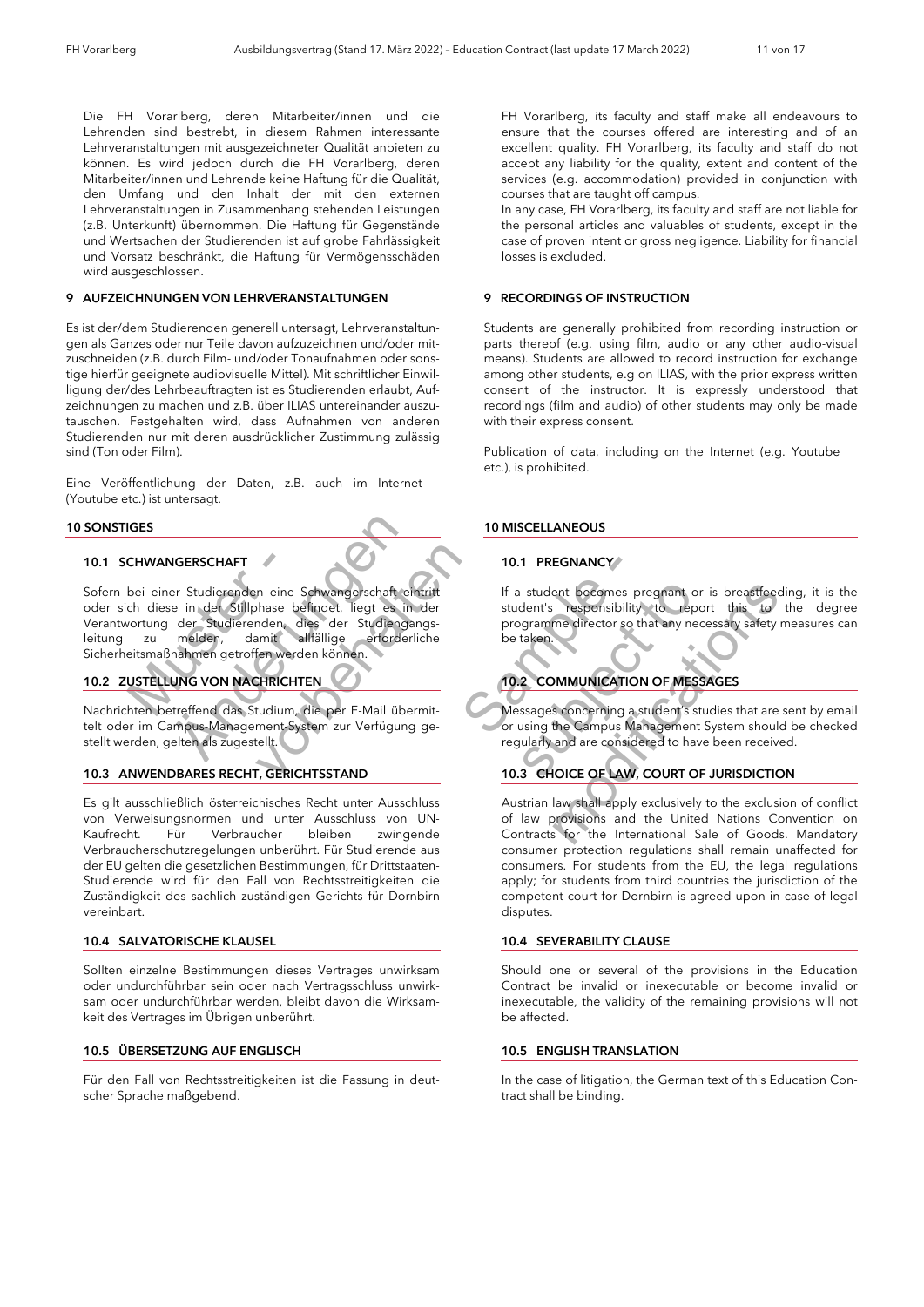### *BESONDERER TEIL | SPECIFIC SECTION*

#### *11 BESONDERE BEDINGUNGEN FÜR DEN STUDIENGANG "ELEKTROTECHNIK DUAL"[6]*

#### *11.1 VORAUSSETZUNGEN FÜR DIE AUFNAHME*

Besondere Voraussetzung für den Zugang zum Studiengang Elektrotechnik Dual ist, dass entweder

- zusätzlich zum Ausbildungsvertrag mit der FH Vorarlberg ein "Ausbildungsvertrag Dual" mit einem Partnerunternehmen (entsprechend dem Muster der Wirtschaftskammer) vorliegt, der das Anstellungsverhältnis der/des Studierenden für die Dauer der dualen Phase des dualen Studiums regelt; oder
- die/der Studierende eine Selbstsuchebestätigung abgibt, in welcher sie/er erklärt, dass sie/er sich bewusst ist, dass sie/er verantwortlich ist, bis zum Beginn des dritten Semesters einen Ausbildungsvertrag mit einem Partnerunternehmen abzuschließen. Die/Der Studierende nimmt zur Kenntnis, dass der "Ausbildungsvertrag" (mit der FH Vorarlberg) gekündigt werden kann, sofern ihr/ihm dies nicht bis spätestens zum Ende des zweiten Semesters (letzter Arbeitstag im Juli) gelingt.

#### *11.2 AUFNAHMEFRIST IM STUDIENGANG "ELEKTRO- TECHNIK DUAL"*

Die Aufnahme erfolgt an der FH Vorarlberg vor Beginn des Studiums bis spätestens zum letzten Arbeitstag im September.

### *11.3 KOOPERATIONSVEREINBARUNGEN*

UFNAHMEFRIST IM STUDIENC<br>
ECHNIK DUAL"<br>
fnahme erfolgt an der FH Vor<br>
ns bis spätestens zum letzten Ar<br>
OOPERATIONSVEREINBARUN<br>
timmungen der Kooperations<br>
unternehmen sind zu beachter en Semesters (letzter Arbeitstag im Juli) geli<br>
IMEFRIST IM STUDIENGANG "ELEKTRO-<br>
CUAL"<br>
erfolgt an der FH Vorarlberg vor Beginn<br>
ätestens zum letzten Arbeitstag im Septem<br>
MATIONSVEREINBARUNGEN<br>
Singen der Kooperationsve VDIENGANG "ELEKTRO-<br>FH Vorarlberg vor Beginn des<br>Etzten Arbeitstag im September.<br>VBARUNGEN<br>erationsvereinbarungen mit den<br>peachten, dies gilt insbesondereng mit Diensterfindungen.<br>BILDUNGSVERTRAGES"<br>ERG) DURCH DIE Die Bestimmungen der Kooperationsvereinbarungen mit den Partnerunternehmen sind zu beachten, dies gilt insbesondere für die Regelungen zum Umgang mit Diensterfindungen.

#### *11.4 KÜNDIGUNG DES "AUSBILDUNGSVERTRAGES" (MIT DER FH VORARLBERG) DURCH DIE FH VORARLBERG*

Die FH Vorarlberg ist berechtigt, den Ausbildungsvertrag (mit der FH Vorarlberg) – neben den Kündigungsgründen in Punkt 6.2 - aus wichtigem Grund ohne Einhaltung einer weiteren Frist zu kündigen,

- wenn die/der Studierende nicht bis spätestens zum Ende des zweiten Semesters (letzter Arbeitstag im Juli) einen von einem Partnerunternehmen unterzeichneten "Ausbildungsvertrag Dual" (entsprechend dem Muster der Wirtschaftskammer) vorlegt;
- wenn die/der Studierende das Ausbildungsverhältnis während der Studiendauer verliert und es ihr/ihm nicht gelingt, binnen drei Monaten einen neuen "Ausbildungsvertrag Dual" mit einem anderen Partnerunternehmen abzuschließen und diesen Vertrag der FH Vorarlberg vorzulegen.

#### *11 ADDITIONAL PROVISIONS FOR THE DEGREE PRO- GRAMME "ELEKTROTECHNIK DUAL"[6]*

### *11.1 ADMISSION REQUIREMENTS*

A particular requirement for admission to the degree programme "Elektrotechnik Dual" (Electronical Engineering Dual) is that

- in addition to the Education Contract entered into with FH Vorarlberg, the student must have concluded an "Education Contract Dual" with a partner company (as per the sample contract provided by the Austrian Federal Economic Chamber) that governs the student's employment relationship for the duration of the dual phase of his/her studies; or
- the student submits written confirmation that he/she is aware that he/she is responsible for entering into an "Education Contract Dual" with a partner company by the beginning of the third semester. The student acknowledges that the Education Contract (with FH Vorarlberg) can be terminated if he/she does not conclude a cooperation contract with a partner company by the end of the second semester (last workday in July).

#### *11.2 ADMISSION PERIOD FOR THE DEGREE PRO- GRAMME "ELEKTROTECHNIK DUAL"*

Admission takes place at FH Vorarlberg prior to the start of instruction. The last day for admission is the last workday in September.

### *11.3 COOPERATION AGREEMENTS*

EKTRO<br>
SRAMME "ELEKTRO"<br>
GRAMME "ELEKTRO"<br>
September.<br>
IT.3 COOPERATION AG<br>
September<br>
IT.3 COOPERATION AG<br>
September<br>
IT.3 COOPERATION AG<br>
September<br>
IT.4 COOPERATION AG<br>
IT.1.4 JUSTIFIED REASON<br>
CATION CONTRAC<br>
FH VORARL The provisions of the cooperation agreements with partner companies are to be adhered to. This is particularly true for provisions governing job-related inventions.

#### *11.4 JUSTIFIED REASONS FOR TERMINATION OF EDU- CATION CONTRACT (WITH FH VORARLBERG) BY FH VORARLBERG*

FH Vorarlberg is entitled to terminate the Education Contract (with FH Vorarlberg) – besides the reasons for termination stated in 6.2 – with justified reason and without further notice:

- Material Contract of the substitution of the scheme of the scheme of the scheme of the scheme of the scheme of the scheme of the scheme of the scheme of the scheme of the scheme of the scheme of the scheme of the scheme of Admission takes place at FH Vorarlberg prior to the instruction. The last day for admission is the last view september.<br>
11.3 COOPERATION AGREEMENTS<br>
11.3 COOPERATION AGREEMENTS<br>
11.3 COOPERATION AGREEMENTS<br>
11.4 JUSTIFIED • if the student does not submit an "Education Contract Dual" signed by a partner company (as per the sample contract provided by the Austrian Federal Economic Chamber) by the end of the second semester at the latest (last workday in July);
	- if the student forfeits his/her apprenticeship place during his/her studies and he/she is not able to conclude a new "Education Contract Dual" with another partner company and submit this contract to FH Vorarlberg within three months.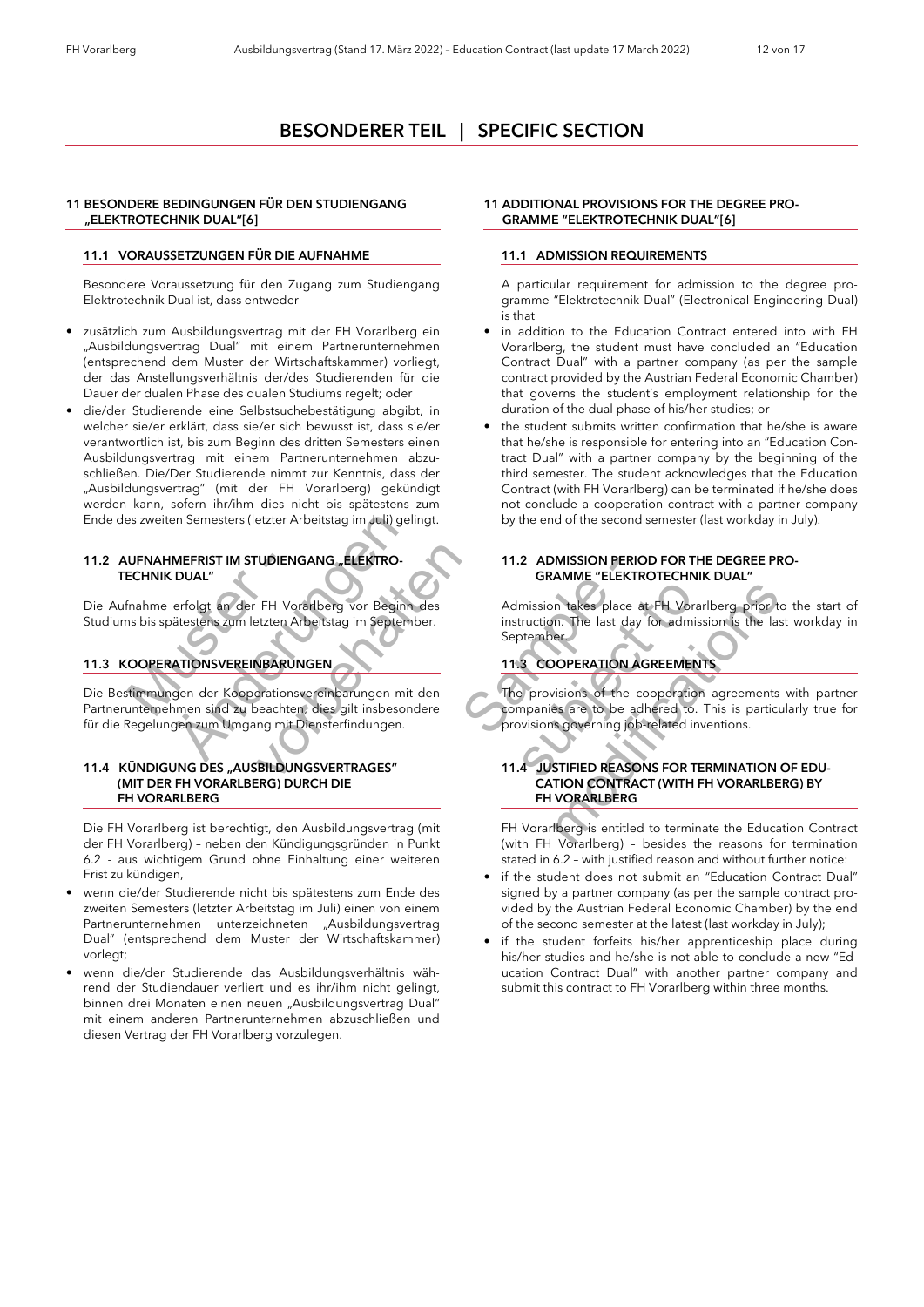#### *12 BESONDERE BEDINGUNGEN FÜR DEN STUDIENGANG "GESUNDHEITS- UND KRANKENPFLEGE"*

#### *12.1 BESONDERE VERTRAGSGRUNDLAGEN*

Neben den sonstigen Vertragsgrundlagen sind für das Studium insbesondere auch die nachstehend angeführten Gesetze maßgeblich:

- Gesundheits- und Krankenpflegegesetz (GuKG),
- FH-Gesundheits- und Krankenpflege-Ausbildungsverordnung (FHGuK-AV), beide jeweils idgF.

#### *12.2 STANDORT DES STUDIENGANGS "GESUNDHEITS- UND KRANKENPFLEGE"*

Das Studium findet an mehreren Studienorten statt. Die/Der Studierende nimmt zur Kenntnis, dass die FH Vorarlberg den Studienort im Laufe der Ausbildung verändern kann und einzelne Lehrveranstaltungen auch an anderen Studienorten, insbesondere an der Gesundheits- und Krankenpflegeschule in Feldkirch, stattfinden können.

Die/Der Studierende ist verpflichtet, sämtliche Hausordnungen und Regelwerke der Institutionen, Lernorte und Praktikumsstellen einzuhalten.

#### *12.3 BERUFSPRAKTIKUM*

**ERUFSPRAKTIKUM**<br>Experiment verpflichtende Be<br>2 ECTS vor. Entsprechen<br>Arungen wurden zwischen dernastellen abgeschlossen.<br>1 Studierende hat vor Beginn der Praktikumsstelle eine konkreistige Kurzuschließen. Diese ist der FH **PRAKTIKUM**<br>
Se vor. Entsprechende Berufspraktika im Aust<br>
Se vor. Entsprechende Praktikumsrahn<br>
n wurden zwischen der FH Vorarlberg<br>
en abgeschlossen.<br>
Fende hat vor Beginn des Praktikums mit de<br>
kumsstelle eine konkrete Das Studium sieht verpflichtende Berufspraktika im Ausmaß von 92 ECTS vor. Entsprechende Praktikumsrahmenvereinbarungen wurden zwischen der FH Vorarlberg mit Praktikumsstellen abgeschlossen.

Die/Der Studierende hat vor Beginn des Praktikums mit der jeweiligen Praktikumsstelle eine konkrete Praktikumsvereinbarung abzuschließen. Diese ist der FH Vorarlberg vorzulegen.

Final Berufspraktika im Ausmaß<br>Sprechende Praktikumsrahmenschen der FH Vorarlberg mit<br>en.<br>Eginn des Praktikums mit der je-<br>konkrete Praktikumsvereinba-<br>der FH Vorarlberg vorzulegen.<br>ierung des Studiums ist eine herufsprakt Für die erfolgreiche Absolvierung des Studiums ist eine positive Beurteilung in den Berufspraktika (=Lehrveranstaltungen) erforderlich. Sofern eine negative Beurteilung erfolgt, können Berufspraktika im Rahmen der Bestimmungen der Prüfungsordnung wiederholt werden.

Die Berufspraktika werden in Anpassung an die Arbeitszeiten der jeweiligen Praktikumsstellen sowie grundsätzlich unter der Anleitung und Aufsicht von Angehörigen des gehobenen Dienstes für Gesundheits- und Krankenpflege geleistet.

#### *12.4 BESONDERE VERSCHWIEGENHEITSPFLICHT IM BE- RUFSPRAKTIKUM*

Die/Der Studierende ist verpflichtet, über alle Umstände, die ihr/ihm im Rahmen der Ausbildung über den Gesundheitszustand von Personen und über deren persönliche, wirtschaftliche und sonstige Verhältnisse bekannt geworden sind, Verschwiegenheit zu wahren. Die Verschwiegenheitspflicht gilt auch nach Beendigung des Studiengangs unbefristet weiter. Im Falle von Interessenskollisionen zwischen der FH Vorarlberg und der Praktikumsstelle kann die/der Studierende die verantwortliche Studiengangsleitung unterrichten und deren Anweisungen Folge leisten (z.B. wenn Rechtverletzungen vorliegen könnten). Im Zweifelsfall ist den Interessen der FH Vorarlberg der Vorzug zu geben.

#### *12 SPECIAL TERMS FOR THE DEGREE PROGRAMME "HEALTHCARE AND NURSING CARE"*

#### *12.1 SPECIAL CONTRACTUAL BASES*

In addition to the other contractual bases, the following laws, in particular, apply for this degree programme:

- The Federal Law on Healthcare and Nursing Care Professions as amended (GuKG)
- The FH Healthcare and Nursing Care Educational Regulations as amended (FHGuK-AV)

#### *12.2 LOCATION OF THE DEGREE PROGRAMME "HEALTHCARE AND NURSING CARE"*

Classes in this degree programme take place at several locations. The student acknowledges that FH Vorarlberg may change the location of classes during the course of the degree and that individual courses may be held at other locations, in particular, at the Healthcare and Nursing Care School in Feldkirch.

The student is required to observe all the rules and regulations of the institutions, learning venues and organizations providing work placements.

#### *12.3 WORK PLACEMENT*

The degree programme includes work placements comprising a total of 92 ECTS credits. FH Vorarlberg has signed general work placement agreements with institutions providing work placements.

The student shall sign a work placement agreement with the institution providing his/her work placement and submit this agreement to FH Vorarlberg prior to the start of his/her work placement.

12.3 WORK PLACEMENT<br>
a im Ausmaß<br>
ikumsrahmen-<br>
a total of 92 ECTS credit<br>
work placements,<br>
ms mit der je-<br>
ms mit der je-<br>
The student sall sign a<br>
vorzulegen.<br>
muss ist eine<br>
Berufspraktika<br>
in order to graduate the s<br> small<br>
The degree programme includes wo<br>
mentally in the degree programme includes work placements with ir<br>
placements.<br>
Fig. 2. The student shall sign a work place<br>
inba-<br>
institution providing his/her work place<br>
mentall The degree programme includes work placements a total of 92 ECTS credits, FH Vorariberg has signa work placements with institutions provides placements.<br>
The student shall sign a work placement agreement and spacements.<br>
T In order to graduate the student must receive a passing grade for the "work placements" (= classes). If the student receives a failing grade for any work placement (=class), he/she may repeat that work placement as stated in the Examination Regulations.

Work placements take place during the working hours of the institu-tion providing the work placement and always under the direction and supervision of qualified healthcare and nursing care professionals.

#### *12.4 PARTICULAR CONFIDENTIALITY OBLIGATION IN- TERNSHIP*

In all circumstances, the student is required to treat everything that he/she learns during his/her training and education about the health of persons, their personal and financial situation and other personal information with the utmost confidentiality. This confidentiality obligation shall continue in force without limit of time after the student has graduated from the degree programme. In case of conflicts of interest between FH Vorarlberg and the institution providing the work placement, the student shall inform the responsible degree programme director and follow his/her instructions (e.g. in cases in which there might be legal infringements). In case of doubt, priority shall be given to the interests of FH Vorarlberg.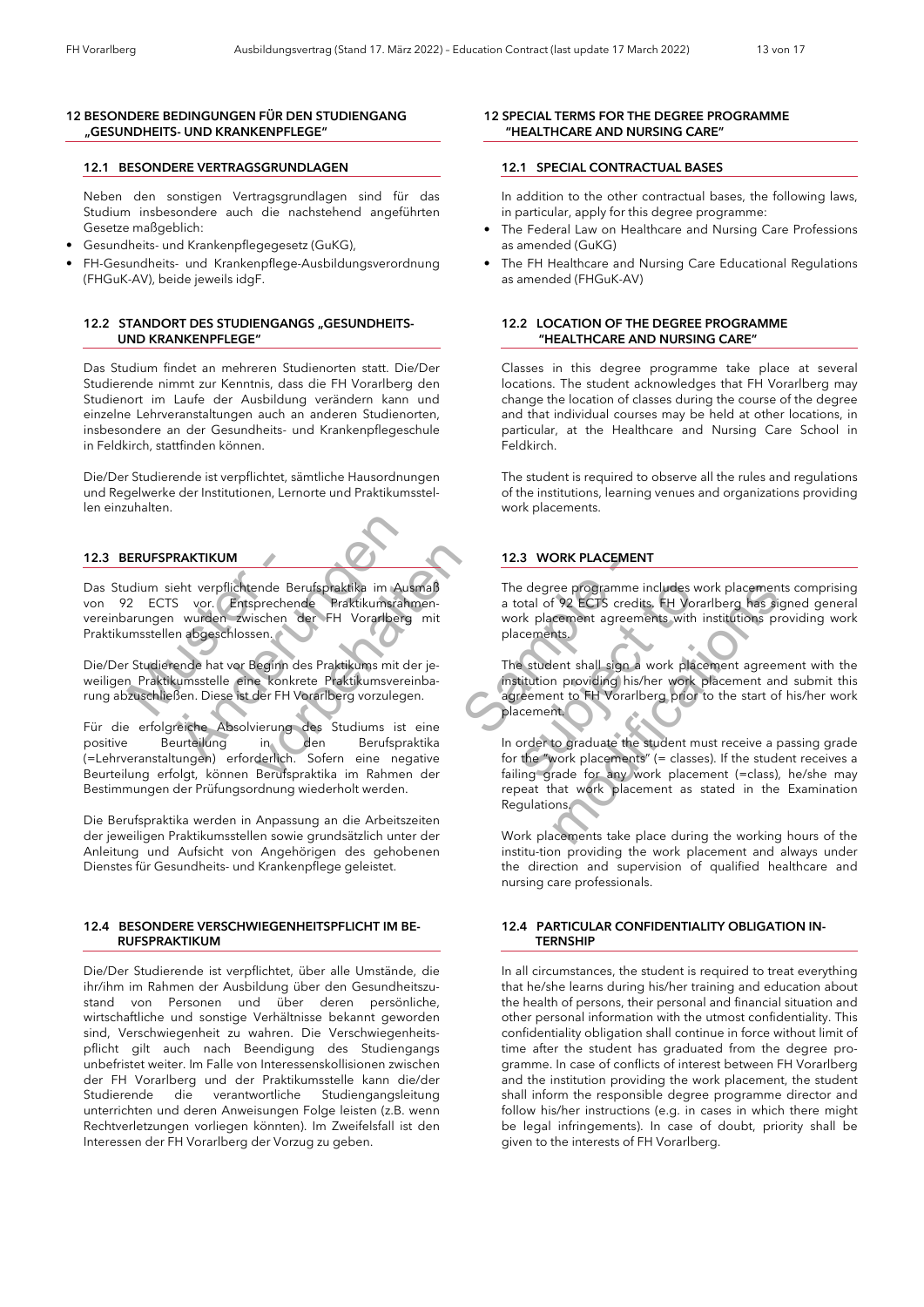#### *12.5 IMPFSCHUTZ*

Es wird ausdrücklich darauf hingewiesen, dass bei vielen Praktikumsstellen ein entsprechender Impfschutz zwingende Voraussetzung ist. Bei fehlendem Impfschutz besteht daher die Möglichkeit, dass keine Praktikumsstelle zur Verfügung steht, dadurch kann das Absolvieren der praktischen Ausbildung und damit der vorgesehene (rechtzeitige) Studienabschluss gefährdet sein. Eine Haftung der FH Vorarlberg in diesem Zusammenhang ist daher ausgeschlossen.

Den Studierenden wird daher dringend empfohlen, rechtzeitig für den erforderlichen Impfschutz entsprechend der Impfemp-fehlungen des BMASGK zu sorgen [\(sh. Link](https://www.sozialministerium.at/Themen/Gesundheit/Impfen/Impfempfehlungen-Allgemein/Empfehlung-für-Gesundheitspersonal.html) - ganzer Link: https://www.sozialministerium.at/Themen/Gesundheit/Impfen/ Impfempfehlungen-Allgemein/Empfehlung-für-Gesundheitspersonal.html)

#### *12.6 AUSSERORDENTLICHE KÜNDIGUNG DES AUSBIL- DUNGSVERTRAGES DURCH DIE FH VORARLBERG*

Die FH Vorarlberg ist berechtigt, den Ausbildungsvertrag – neben den Kündigungsgründen in Punkt 6.2. – aus wichtigem Grund ohne Einhaltung einer weiteren Frist zu kündigen, wenn die/der Studierende in maßgeblicher Weise gegen den ICN-Ethikkodex

(https://www.oegkv.at/wir-ueber-uns/internationalevernetzung/icn/) für Pflegende verstößt, oder bei mangelnder körperlicher und/oder geistiger Eignung.

### *12.7 "ANEINANDER ÜBEN" – HAFTUNGSAUSSCHLUSS*

Mustament The Theorem Constitution<br>
ANEINANDER ÜBEN" - HAFTU<br>
ANEINANDER ÜBEN" - HAFTU<br>
Anteit, dass Studierende divers<br>
segenseitige "Aneinander<br>
Klich Treiwillig. Für Studieren<br>
men wollen, resultieren daraus egkv.at/wir-ueber-uns/internationale-<br>
() für Pflegende verstößt, oder bei mangelr<br>
d/oder geistiger Eignung.<br> **MDER ÜBEN" - HAFTUNGSAUSSCHLUSS**<br>
der praktischen Ausbildung besteht<br>
ass Studierende diverse Tätigkeiten (z.B e verstößt, oder bei mangelnder<br>
Freignung.<br>
FRETUNGSAUSSCHLUSS<br>
En Ausbildung besteht die<br>
En Ausbildung besteht die<br>
Es besteht keine Verpflichtung<br>
nander Üben", dies geschieht<br>
Studierende, die nicht daran<br>
daraus kein Im Rahmen der praktischen Ausbildung besteht die Möglichkeit, dass Studierende diverse Tätigkeiten (z.B. Blut abnehmen) aneinander üben. Es besteht keine Verpflichtung für das gegenseitige "Aneinander Üben", dies geschieht ausdrücklich freiwillig. Für Studierende, die nicht daran teilnehmen wollen, resultieren daraus keine negativen Folgen, diese können an Puppen üben.

Da es keine Verpflichtung der Studierenden zum "Aneinander Üben" gibt, trifft die FH Vorarlberg aus Verletzungen oder sonstigen Gesundheitsfolgen oder -schäden, die daraus resultieren, keinerlei Haftung, es sei denn, dies ist gesetzlich verpflichtend vorgesehen.

#### *13 BESONDERE BEDINGUNGEN FÜR AUSSERORDENT-LICHE STUDIERENDE MIT NOSTRIFIZIERUNGS-ERGÄNZUNGSLEHRVERANSTALTUNGEN UND -PRÜFUNGEN*

Bewerberinnen und Bewerber, die ihren Bachelor-Studienabschluss im Bereich der Gesundheits- und Krankenpflege im Ausland (Drittstaaten) an einer anerkannten Hochschule bzw. Universität absolviert haben, können nach Durchführung des Nostrifizierungsverfahrens, wenn die Gleichwertigkeit des im Ausland erworbenen akademischen Grads grundsätzlich gegeben ist und nur einzelne Ergänzungen auf die volle Gleichwertigkeit fehlen, die von der Leitung des Kollegiums bekanntgegebenen Lehrveranstaltungen und Prüfungen als außerordentliche Studierende (Näheres dazu siehe unter Punkt 14 zu absolvieren.

Es gilt weiters die besondere formale Zugangsvoraussetzung: rechtskräftiger Nostrifizierungsbescheid. Für den Fall, dass nach Studienbeginn während des laufenden Studiums noch ein ordentliches oder außerordentliches Rechtsmittel gegen den Nostrifizierungsbescheid erhoben wird, ist die FH Vorarlberg berechtigt, den Ausbildungsvertrag mit sofortiger Wirkung aufzuheben.

### *12.5 VACCINATIONS*

The student should note that many of the institutions providing work placements have mandatory immunization requirements. If a student does not have the required vaccinations, this may mean that he/she may not find a work placement and, as a result, that he/she may not graduate within the required timeframe. Under such circumstances, any liability on the part of FH Vorarlberg is therefore excluded.

Students are urgently recommended to ensure that they have the required vaccinations in accordance with the immunization recommendations of the Federal Ministry for Labour, Social Af-fairs, Health and Consumer Protection [\(see link](https://www.sozialministerium.at/Themen/Gesundheit/Impfen/Impfempfehlungen-Allgemein/Empfehlung-für-Gesundheitspersonal.html) - entire link: https://www.sozialministerium.at/Themen/Gesundheit/Impfen/ Impfempfehlungen-Allgemein/Empfehlung-für-Gesundheitspersonal.html)

#### *12.6 EXTRAORDINARY TERMINATION OF THE EDUCA- TION CONTRACT BY FH VORARLBERG*

FH Vorarlberg is entitled to terminate the Education Contract for an important reason (besides the reasons listed in Section 6.2) and without further notice, if a student's actions or behavior significantly violate the International Council of<br>Nurses Code of Ethics (German version: Nurses Code of Ethics (German version: https://www.oegkv.at/wir-ueber-uns/internationale-

vernetzung/icn/), or because of physical restrictions and/or lack of aptitude.

## *12.7 "PRACTICE ON ONE ANOTHER" – NON-LIABILITY*

ENALUSS<br>
CHLUSS<br>
CHLUSS<br>
SAMPLE - THE CHLUSS<br>
SAMPLE - THE CALL ON ON<br>
During the practical training<br>
together, using each other<br>
on the part of the student<br>
on the part of the student<br>
on the part of the student<br>
on the p 12.7 "PRACTICE ON ONE ANOTHE<br>
Use Uning the practical training, studen<br>
Blut<br>
Blut<br>
practice various procedures (e.g.<br>
together, using each other for practi<br>
and the part of the students to "practical<br>
learn<br>
lgen,<br>
studen 12.7 "PRACTICE ON ONE ANOTHER" - NON-LIAB<br>
During the practical training, students have the opp<br>
practice various procedures (e.g. taking blood<br>
together, using each other for practice. There is no<br>
on the part of the stud During the practical training, students have the opportunity to practice various procedures (e.g. taking blood samples) together, using each other for practice. There is no obligation on the part of the students to "practice" on each other, this is explicitly voluntary. There are no negative consequences for students who do not want to participate, they can practice on dolls.

Since there is no obligation for students to "practice on one another", the FH Vorarlberg is not liable for injuries or other health consequences or damages resulting from this, unless required by law.

#### *13 SPECIAL CONDITIONS FOR NON-DEGREE STUDENTS WHO HAVE TO COMPLETE SUPPLEMENTARY COURSES AND EXAMINATIONS FOR RECOGNITION OF QUALIFICATIONS*

Applicants who have completed their bachelor's degree in the field of healthcare and nursing care at a recognized higher educational institution or university abroad (third countries) can – after completing the procedure for the recognition of their qualifications and depending on whether their degree is basically recognized as being equivalent and only individual admission requirements are still outstanding - complete the courses and examinations required by the head of the FH Vorarlberg board as non-degree students (for more details, see Section 14).

Moreover, the following formal admission requirement applies: a legally binding notification of the recognition of qualifications. In case that an ordinary or extraordinary appeal is made against the recognition of qualifications after admission and during the current semester FH Vorarlberg is entitled to terminate the Education Contract with immediate effect.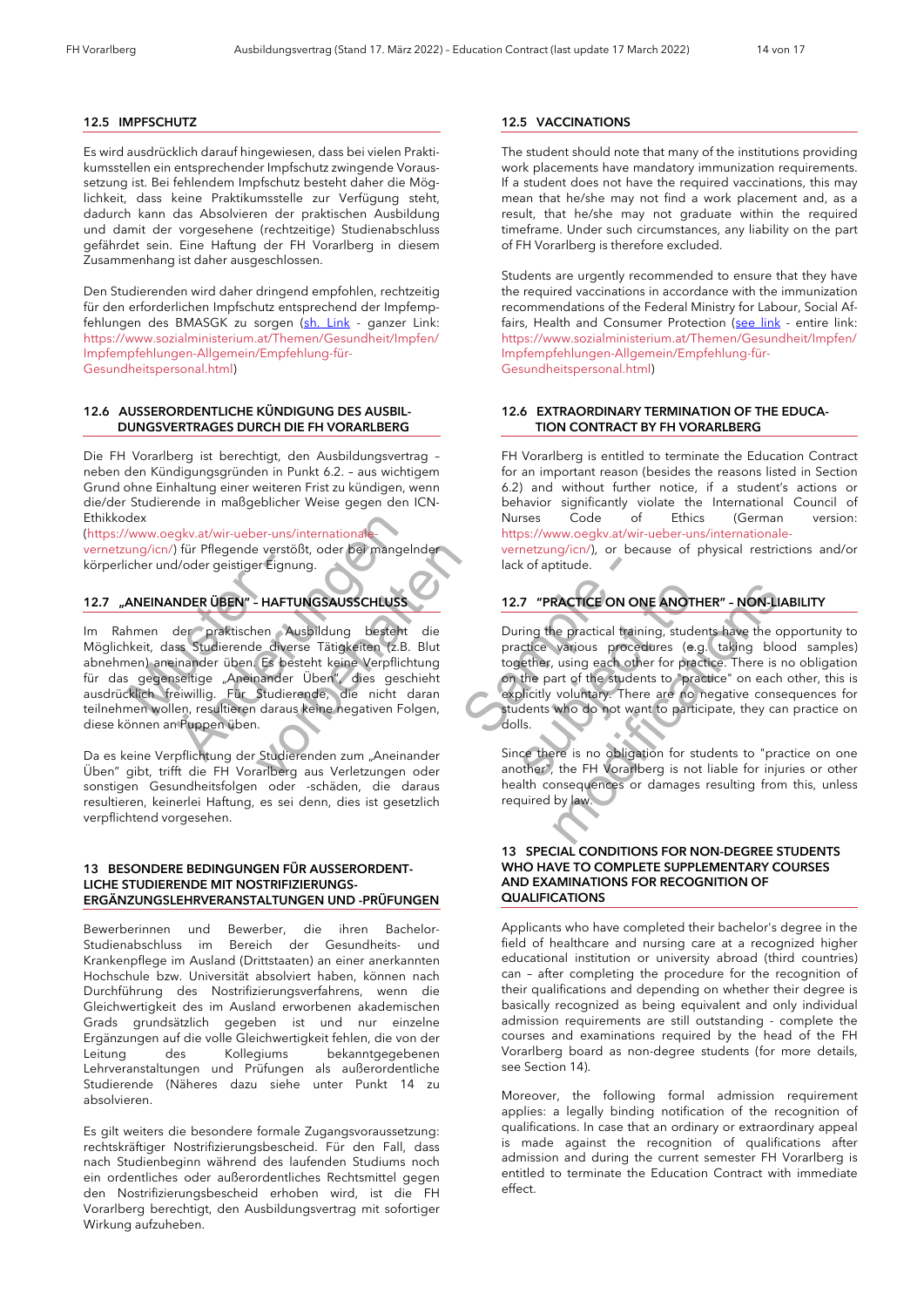#### *14 BESTIMMUNGEN FÜR AUSSERORDENTLICHE STUDIE- RENDE IN EINZELNEN LEHRVERANSTALTUNGEN VON FH-STUDIENGÄNGEN*

#### *14.1 DIVERSE BESTIMMUNGEN — BESTÄTIGUNGEN*

Außerordentliche Studierende, die

- von den Studiengangsleitungen zum Besuch von einzelnen Lehrveranstaltungen in den FH-Studiengängen zugelassen sind,
- oder außerordentliche Studierende, die einzelne Lehrveranstaltungen aus dem Kontextstudium in den Master-Studiengängen besuchen, für welche sie die in den Studienplänen bzw. Studienordnungen die für das Master-Studium festgelegten Anmeldungsvoraussetzungen erfüllen,
- oder außerordentliche Studierende mit einem rechtskräftigen Nostrifizierungsbescheid mit der Auflage von Ergänzungsprüfungen
- oder Studienanfänger/innen denen nach positiver Absolvierung des Aufnahmeverfahrens die Möglichkeit wird, einzelne Bedingungen der Zugangsvoraussetzungen für das avisierte Studium (z.B. Reifeprüfungsnachweis, Bachelorabschlusszeugnis etc.) bis zum 31. Oktober des jeweiligen Studienjahres nachzureichen

dürfen Lehrveranstaltungsprüfungen und Ergänzungsprüfungen ablegen. Positive Prüfungen, die außerordentliche Studierende abgelegt haben, können für ordentliche Studien anerkannt werden.

Financije<br>
En abegelegt haben, können<br>
Int werden.<br>
Insdrücklich vorgesehen, dass in<br>
Instruction absolved<br>
Ausnahmefällen<br>
Mungen ausgestellt. Die Bestät<br>
Ausnahmefällen<br>
Sowohl/den<br>
Beurteilungen - erfolgt in F<br>
Si: Im T eranstaltungsprüfungen und Ergänzungen Bositive Prüfungen, die außerordentliche Studen.<br>
Siehen, können für ordentliche Studen.<br>
Ausnahmefällen werden Teilnah ausgestellt. Die Bestätigung der absolvier med nud nud ausgeste Prüfungen, die außerordentliche<br>
können für ordentliche Studien<br>
können für ordentliche Studien<br>
1. dass in der Regel Prüfungen zu<br>
1. absolviert werden Teilnahme-<br>
e Bestätigung der absolvierten<br>
ohl der positiven als auc Es ist ausdrücklich vorgesehen, dass in der Regel Prüfungen zu einzelnen Lehrveranstaltungen absolviert werden und nur in begründeten Ausnahmefällen werden Teilnahmebestätigungen ausgestellt. Die Bestätigung der absolvierten Lehrveranstaltung/en – sowohl der positiven als auch negativen Beurteilungen – erfolgt in Form eines Transcript of Records: Im Transcript of Records werden absolvierte Lehrveranstaltungen, die Beurteilung der Lehrveranstaltung/en und die für die Lehrveranstaltung vorgesehenen ECTS-Credits aufgelistet.

Die Möglichkeit einer Unterbrechung des Studiums oder einer Wiederholung des Studienjahres besteht nicht.

#### *14.2 BEENDIGUNG DES AUSBILDUNGSVERTRAGS*

Der Ausbildungsvertrag endet nach dem Besuch bzw. der Absolvierung der vereinbarten Lehrveranstaltungen.

#### *14.3 BESONDERE BESTIMMUNGEN FÜR STUDIENANFÄNGER/INNEN, DIE BIS 31. OKTOBER EINZELNE BEDINGUNGEN DER ZUGANGSVORAUS- SETZUNGEN NACHWEISEN KÖNNEN*

- a) Studienanfänger/innen, die innert der Frist bis 31. Oktober einzelne Bedingungen der Zugangsvoraussetzungen nachweisen können, müssen spätestens bis zum 01. September des Studienbeginnjahres einen Terminplan mit den geplanten Prüfungen nachweisen.
- b) Wenn die nachzureichenden Dokumente (z.B. Reifeprüfungszeugnis, Bachelorabschlusszeugnis etc.) bis 31. Oktober des ersten Studienjahres nachgereicht werden und damit die Zugangsvoraussetzungen vollständig erfüllt sind, erfolgt die Umstellung des Status von "außerordentliche" auf "ordentliche" Studierende.

#### *14 REGULATIONS FOR NON-DEGREE STUDENTS ATTEND- ING INDIVIDUAL COURSES IN UNIVERSITY OF APPLIED SCIENCES DEGREE PROGRAMMES*

#### *14.1 DIVERSE REGULATIONS - CERTIFICATES*

Non-degree students who

- have been admitted by the programme director to individual courses in University of Applied Sciences degree programmes,
- or non-degree students who attend individual courses of the Contextual Studies of the master's degree programmes for which they fulfil the prerequisites for enrolment as stated in the curricula of these master's degree programmes,
- or non-degree students who have received a legally binding notification of recognition of qualifications from the University with the requirement to sit supplementary examinations
- or first-year students who, after successfully completing the admission procedure, are granted permission to submit proof of the completion of outstanding admission requirements for the intended degree programme by 31 October of that academic year (e.g. secondary school leaving certificate, bachelor's degree certificate etc.).

may sit course examinations and supplementary examinations. If, at a later date, non-degree students are admitted to a degree pro-gramme, ECTS credits for examinations they have passed as non-degree students may be credited towards their degree.

Frühen degree.<br>
It is specifically stated that<br>
It is specifically stated that<br>
sit examinations for indivi<br>
and and exceptional cases<br>
Teilnahme-<br>
Teilnahme-<br>
Teilnahme-<br>
Teilnahme-<br>
Sample degree courses taken, grades<br>
T It is specifically stated that, as a rule,<br>
sit examinations for individual classe<br>
ur in<br>
and exceptional cases shall they<br>
attendance. Courses taken, include<br>
erten<br>
grades, are documented in the trans<br>
the courses taken It is specifically stated that, as a rule, non-degree stuarities in the standard state of individual classes and that only and exceptional cases shall they receive a certained in the transcript of records that and grades, It is specifically stated that, as a rule, non-degree students shall sit examinations for individual classes and that only in justified and exceptional cases shall they receive a certificate of attendance. Courses taken, including passing and failing grades, are documented in the transcript of records; it lists all the courses taken, grades as well as ECTS credits.

Interrupting a degree programme (student leave of absence) or repeating an academic year is not possible.

### *14.2 TERMINATION OF THE EDUCATION CONTRACT*

This Education Contract shall terminate upon termination or completion of the individual courses agreed with you.

#### *14.3 SPECIAL PROVISIONS FOR FIRST-YEAR STUDENTS WHO ARE REQUIRED TO SUBMIT PROOF OF THE COMPLETION OF OUTSTANDING ADMISSION REQUIREMENTS BY 31 OCTOBER*

- a) First-year students who are able to demonstrate by the deadline of 31 October that they intend to fulfill individual prerequisites of the formal admission requirements must provide a schedule of planned examinations no later than 01 September of the year in which they begin their studies.
- b) If the documents to be submitted (e.g. secondary school leaving certificate, bachelor's degree certificate etc.) are submitted by 31 October of the first academic year and the admission requirements have been completed, the student's status shall be changed from "non-degree" student to "regular degree" student.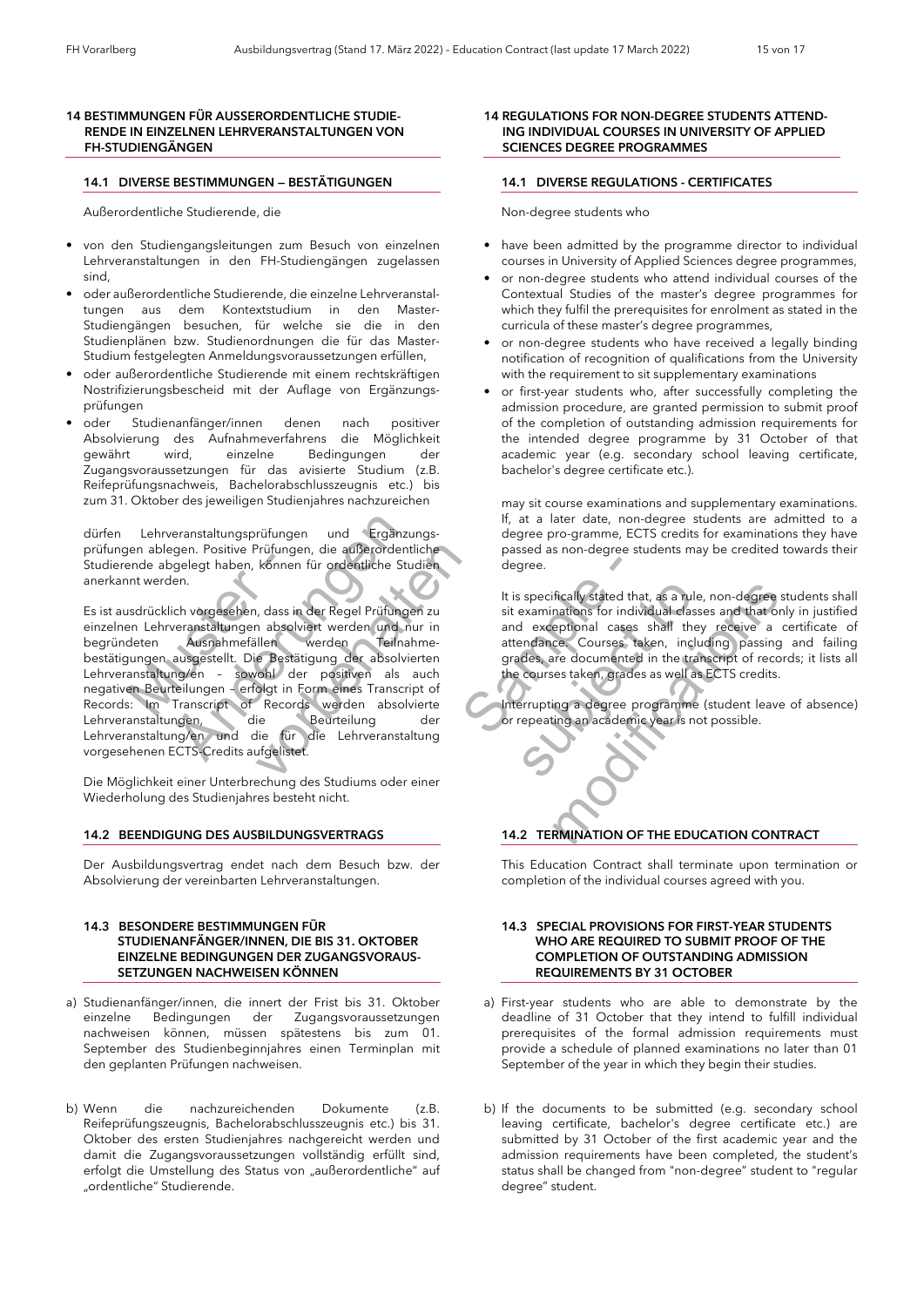c) Sofern die/der Studierende die Zugangsvoraussetzungen bis spätestens 31. Oktober des ersten Wintersemesters nicht nachweist, kann der Ausbildungsvertrag von der FH Vorarlberg zum 31. Oktober des Studienjahres aufgekündigt werden. Abweichend von Punkt 6.2 zweiter Absatz ist es nicht erforderlich, die geplante Kündigung der/dem Studierenden vorher nachweislich anzudrohen. Für den Fall der Kündigung des Ausbildungsvertrags erhält die/der Studierenden eine Bestätigung der absolvierten Lehrveranstaltung/en in Form eines Transcript of Records.

#### *14.4 BESTIMMUNGEN, DIE FÜR AUSSERORDENTLICHE STUDIERENDE IN EINZELNEN LEHRVERANSTALTUN- GEN NICHT GELTEN*

Auf die Bestimmungen, welche für außerordentliche Studierende keine Geltung haben, wird mittels Fußnote verwiesen. Dies sind:

- 1. Aufnahme von ordentlichen Studierenden
- 2. Studiendauer
- 4. f) Akademischer Grad
- 4. o) Statistische Erhebung bei Studienbeginn
- 6.1 e) Ablegung aller Prüfungen laut Studienplan für die
- jeweiligen Studiengänge 11. Besondere Bedingungen für den Studiengang "Elektrotechnik

Dual"

5],[6] Gilt nicht für außerordentlich<br>tungen von FH-Studiengängen Bedingungen für den Studiengang "Elektrot Studierende in einzelnen  $\overline{\phantom{a}}$ [1],[2],[3],[4],[5],[6] Gilt nicht für außerordentliche Studierende in einzelnen Lehrveranstaltungen von FH-Studiengängen

c) If the student does not submit proof of the completion of outstanding admission requirements by 31 October of the first winter semester at the latest, the Education Contract may be terminated by FH Vorarlberg as of 31 October of that academic year. Contrary to point 6.2 paragraph 2, FH Vorarlberg is not required to notify the student of the planned termination of the contract in advance. In case of the termination of the Education Contract, the student shall receive confirmation of all the courses he/she has taken in the form of a transcript of records.

#### *14.4 PROVISIONS THAT DO NOT APPLY TO NON-DEGREE STUDENTS ATTENDING INDIVIDUAL COURSES*

Throughout the text attention is drawn in footnotes to provisions that do not apply to non-degree students. These are:

- 1. Admission of regular students
- 2. Duration of Studies
- 4. f) Academic Degree
- 4. o) Data Collection during Admission Period

 6.1 e) Passing of all the examinations as stipulated in the Curriculum for the relevant degree programme

 11. Additional Provisions for the Degree Programme "Electrical Engineering Dual (Elektrotechnik Dual)"

de in directioner<br>
IT.121.131.141.151.61 This does not<br>
individual courses offered by Universe<br>
Contract of the Universe<br>
Contract of the Universe of the Universe of the Universe of the Universe of the Universe of the Univ FREE CONTROL THIS does not apply to non-degree students<br>individual courses offered by University of Applied Sciences degree  $\blacksquare$ 

[1],[2],[3],[4],[5],[6] This does not apply to non-degree students admitted to individual courses offered by University of Applied Sciences degree programmes